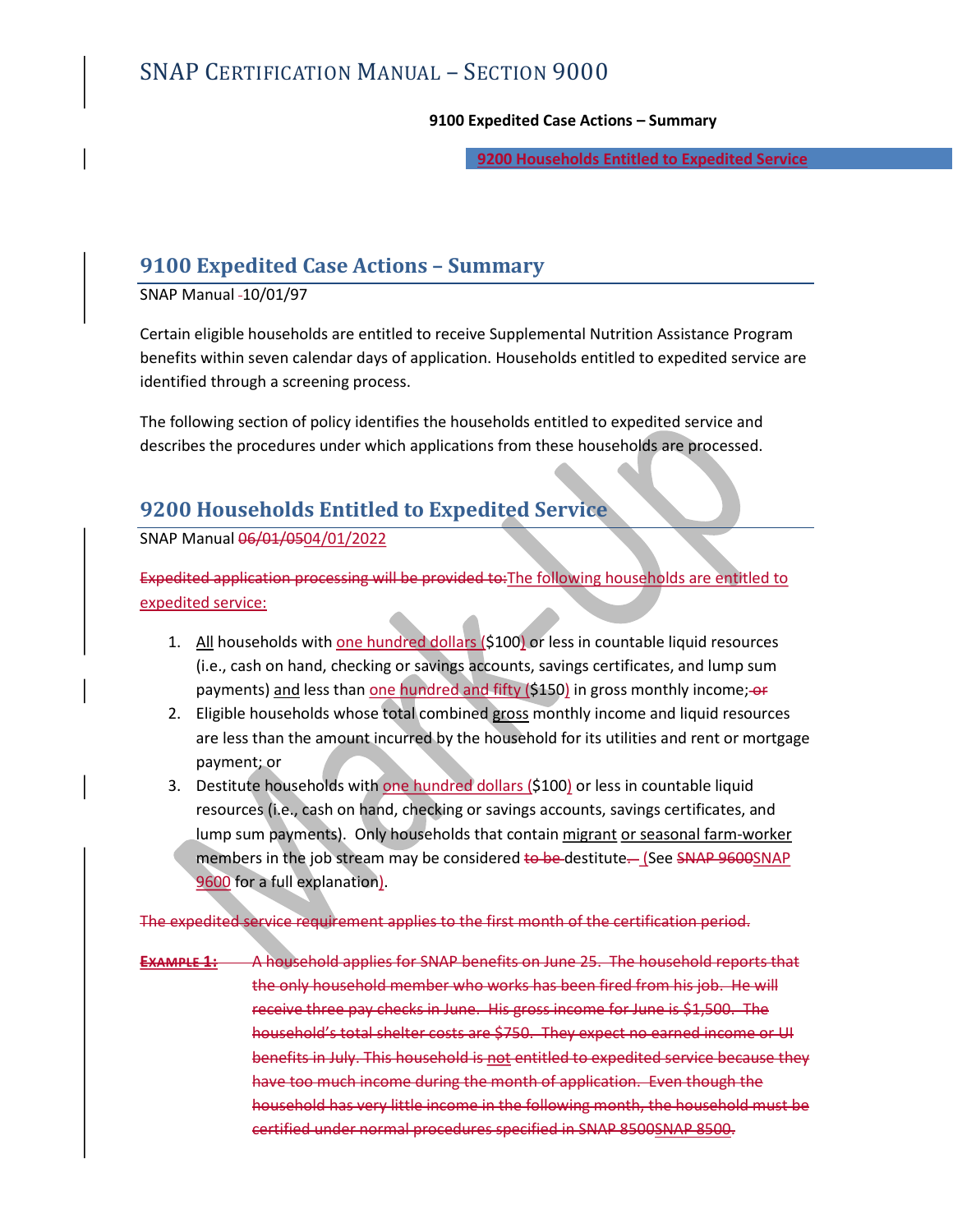# SNAP CERTIFICATION MANUAL – SECTION 9000<br>9200 Households Entitled to Expedited Se<br><u>9200 Households Entitled to Expector</u>

## 9200 Households Entitled to Expedited Service

9200 Households Entitled to Expedited Service

At the interview, the worker determines that a household is not eligible for the month of application but is eligible for expedited service for the following month. The household must receive their first issuance of SNAP benefits within seven calendar days of the date of application or on the first day of the first month of eligibility, whichever is later. In order to avoid an overdue application, the worker may deny the register number for the month of application and reregister the same application for the next month.

Sometimes a household disqualified for failure to cooperate with a quality assurance (QA) reviewer will reapply and be entitled to expedited service. Any such household reapplying within ninety--five (95) days of the end of the QA annual review period must cooperate with the QA reviewer prior to certification.

Any such household, reapplying more than ninety-five (95) days after the end of the annual QA review period, has to provide verification of all eligibility requirements before certification. However, if the household is entitled to expedited service, only identity must be verified before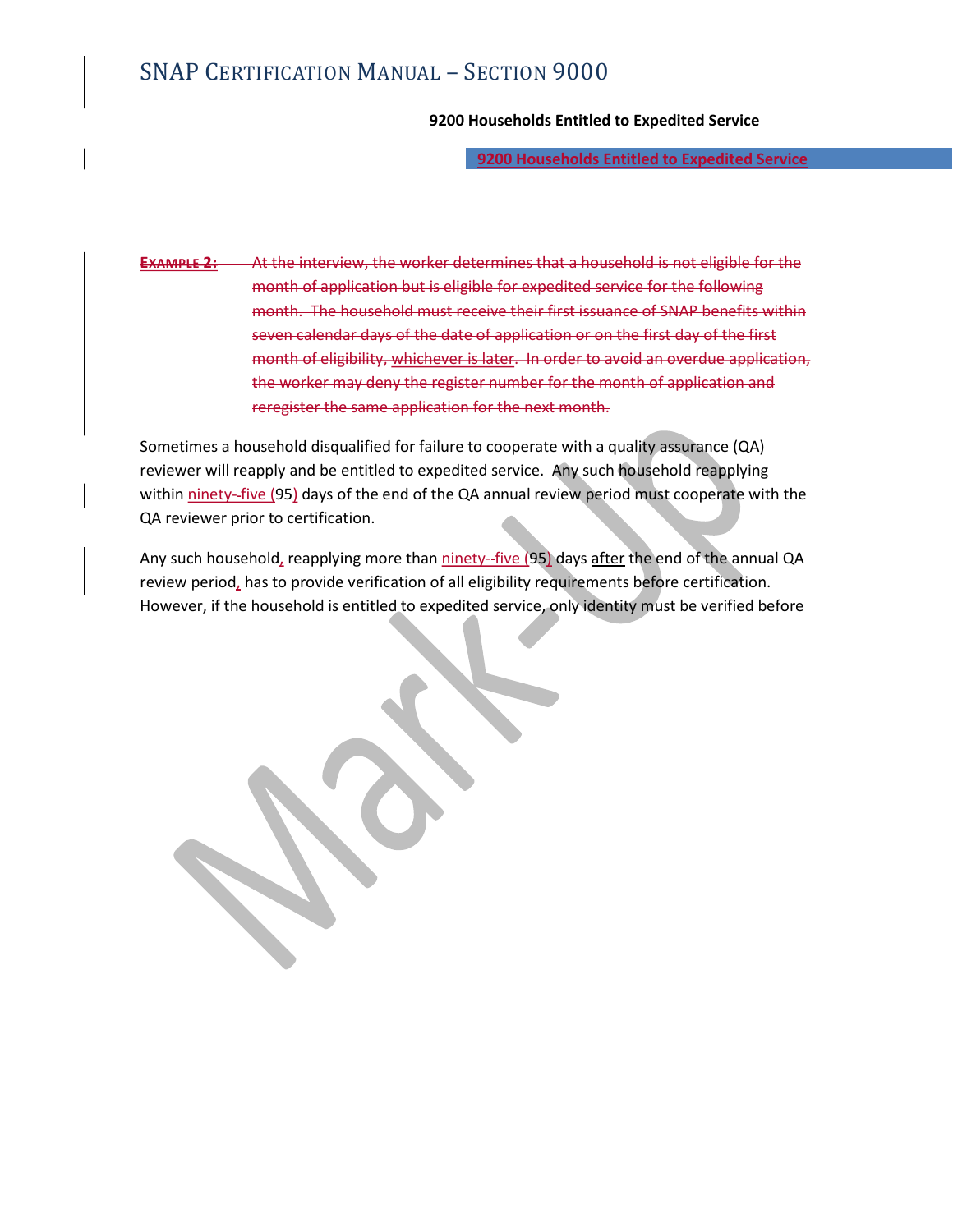SNAP CERTIFICATION MANUAL – SECTION 9000<br>9200 Households Entitled to Expedited Sexedited Service<br>9321 Applications Submitted In Pe ] 9321 Applications Submitted In Person 9200 Households Entitled to Expedited Service9200 Households Entitled to Expedited Service

the first month's benefits are issued. Before theThe second month's benefits are issued, the household must provide verification of all eligibility requirements before its next certification period begins.

There is no limit to the number of times a household may be certified under the expedited service provisions. However, prior to each subsequent expedited certification, the household must either complete the verification requirements that were postponed or be certified under normal processing standards. See SNAP 9441.1SNAP 9441.1 for additional information.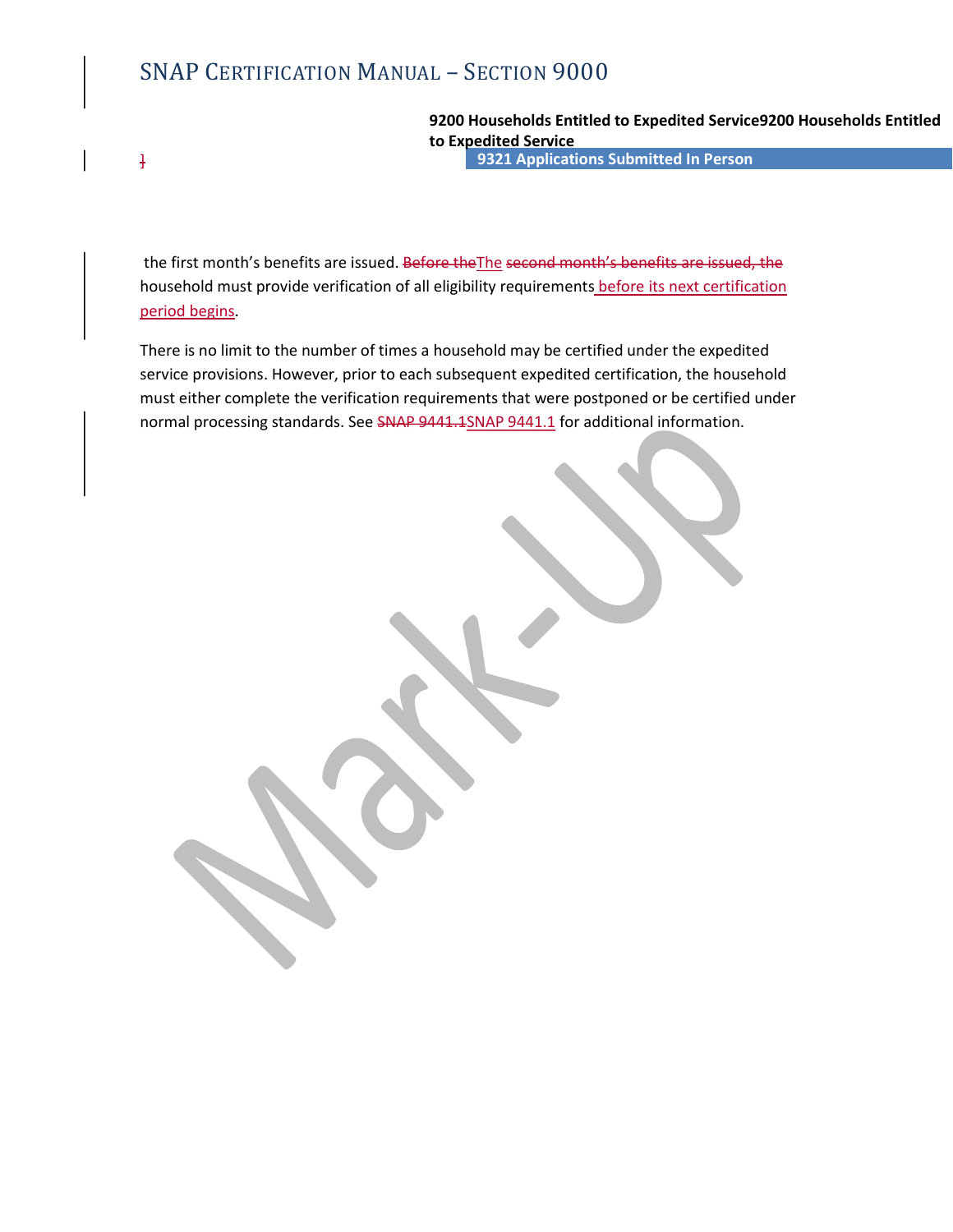9200 Households Entitled to Expedited Service9300 Screening Applications

] 9321 Applications Submitted In Person

# 9300 Screening Applications

SNAP Manual 06/01/0504/01/2022

SNAP CERTIFICATION MANUAL – SECTION 9000<br>
9200 Households Entitled to Expedited Service9300 Screening<br>
4 Applications<br>
9300 Screening Applications<br>
SNAP Manual 06/04/0504/01/2022<br>
Each SNAP application received in the cou household is entitled to expedited service, if the household is not currently participating in the Supplemental Nutrition Assistance Program. This includes:

- Initial applications; and
- Applications for recertification received after the end of the household's certification period but within thirty (30) days of the last day of the household's last month of certification.

Screening is accomplished by reviewing the application form to determine if the household

meets the criteria in SNAP 9200SNAP 9200.<br>A currently certified household, that submits an expedited application before the household's recertification is due, may be attempting to report a change. If the applicant is still in the office, a county worker will interview the applicant to determine why an application was submitted. A Telephone Report (DCO-271) will be completed if necessary.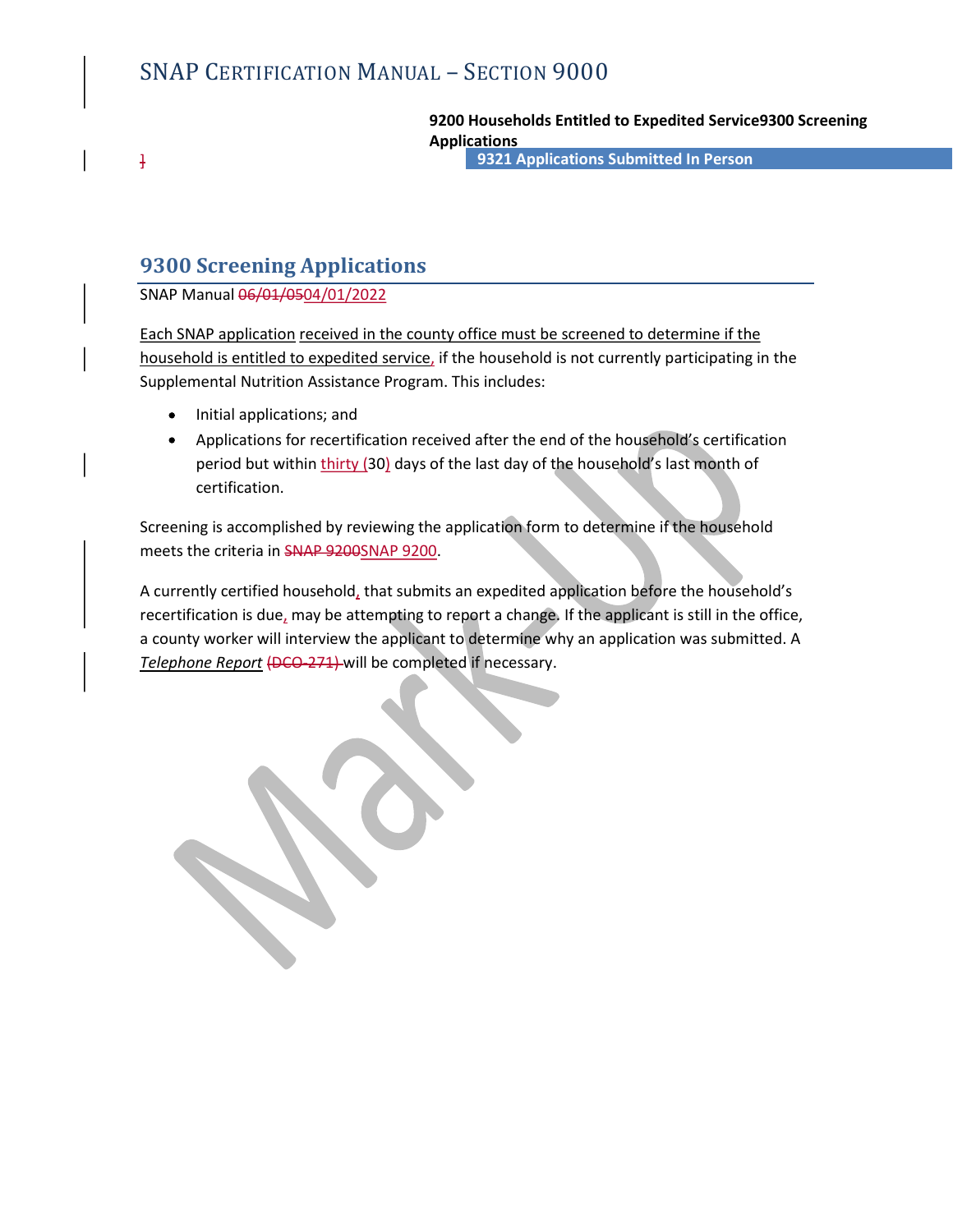SNAP CERTIFICATION MANUAL – SECTION 9000<br>9200 Households Entitled to Expedited Se<br>Applications<br>9321 Applications Submitted In Pe ] 9321 Applications Submitted In Person 9200 Households Entitled to Expedited Service9300 Screening Applications

If the applicant has left the office, a worker will review the application in an attempt to determine if the household is trying to report a change. If the worker can tell that a change has occurred and can determine the extent of the change, the application will be handled as a reported change (see SNAP 11100SNAP 11100-1150011500). If not, a request for SNAP CERTIFICATION MANUAL – SECTION 9000<br>
9200 Households Entitled to Expedited Service9300 Screening<br>
Applications<br>
4 Paplications<br>
4 Paplications<br>
4 Paplications<br>
4 Paplications<br>
4 Paplications<br>
4 Paplications<br>
4 Paplica instructions).

NOTE: Prior to certification, the county office worker must determine if the household's last application was certified under the expedited provisions with verification postponed. The household must either complete the verification requirements that were postponed or be certified under normal processing standards. See SNAP 9441.1SNAP 9441.1 for additional information.

Expedited Screening Guide Used Withwith Request for Assistance (DCO-215)

Is the household's total reported income less than \$150? **E** YES **E** NO

(This is question 1 on the RFA.)

Are the household's total reported resources \$100 or less? **E** YES E NO

(This is question 2 on the RFA.)

If YES to both I and II above, the household is entitled to expedited service.

If NO, to either number I or II above, go to number III below.

Add together: RFA qOuestion 1 (total income) **Add together: RFA** qOuestion 1 (total income)

+ RFA qQuestion 2 (total liquid resources)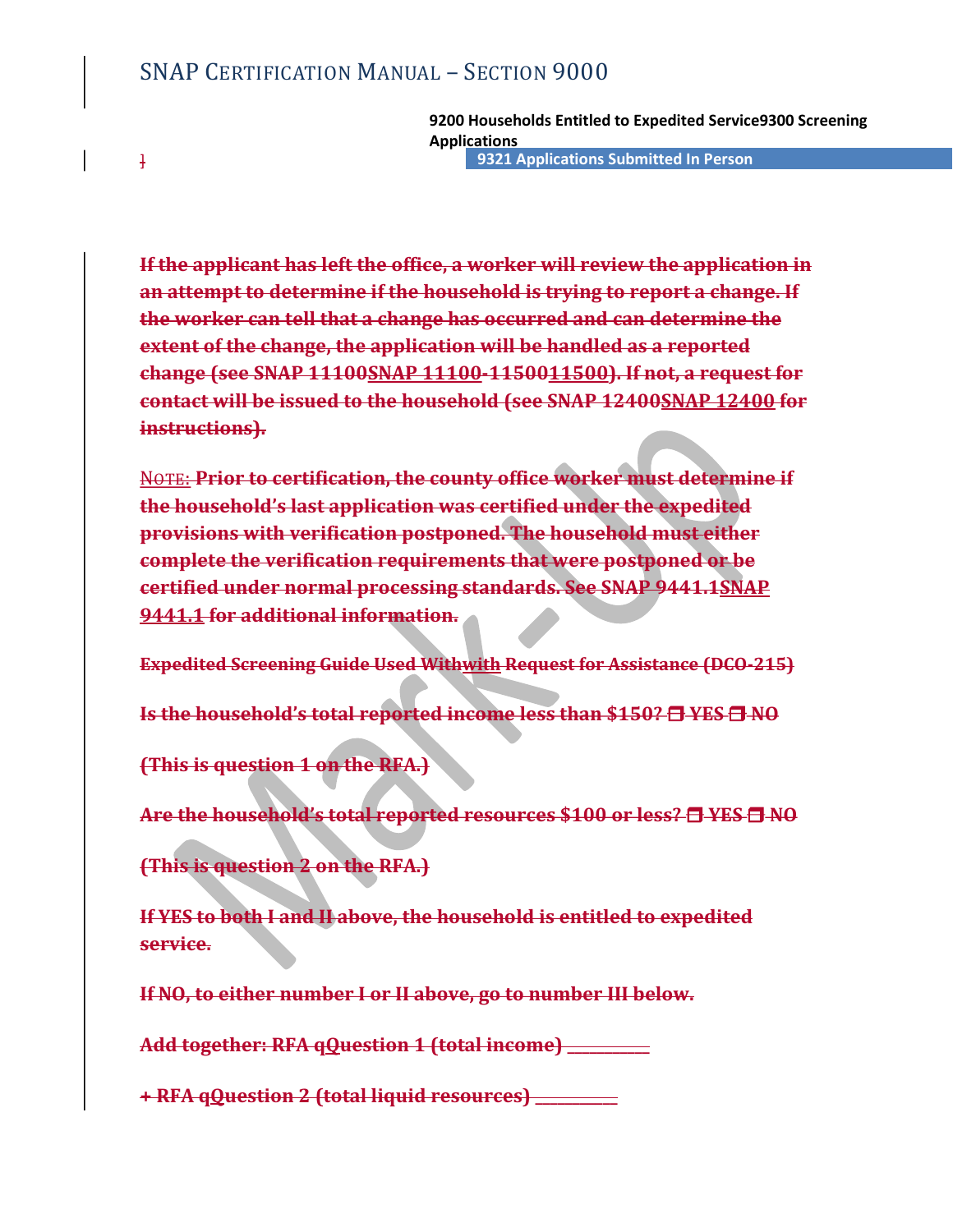SNAP CERTIFICATION MANUAL – SECTION 9000<br>9200 Households Entitled to Expedited Se<br>Applications<br>9321 Applications Submitted In Pe ] 9321 Applications Submitted In Person 9200 Households Entitled to Expedited Service9300 Screening Applications

Enter the result here \$

Enter shelter cost from RFA question 3 \$

SNAP CERTIFICATION MANUAL – SECTION 9000<br>
9200 Households Entitled to Expedited Service9300 Screening<br>
Applications<br>
Finter the result here \$<br>
Enter shelter costs from RFA question 3 \$<br>
Is the amount entered as shelter cos income and resources? **EXES ENO** 

If YES, the household is entitled to expedited service.

If NO, go to number IV below.

If NO to question 4, the household is not entitled to expedited service. STOP HERE.

If "YES" to RFA question A and "NO" to RFA question "B", the household is entitled to expedited service.

If "YES" to RFA question A and "YES" to RFA question B, go to number VI below.

If "YES" to RFA question A and "YES" to RFA question B, is total income (RFA qQuestion 1) \$25.00 or less? E YES E NO

If YES, the household the household is entitled to expedited service.

If NO, the household is not entitled to expedited service.

# 9321 Applications Submitted in Person SNAP Manual 07/01/0304/01/2022

An individual requesting a SNAP application may verbally indicate that the household is in desperate need. These households will be encouraged to file an application immediately. (Upon request, the application form will be provided in an alternative format such as large print, etc.)

Assistance in completing the application form will be provided if requested.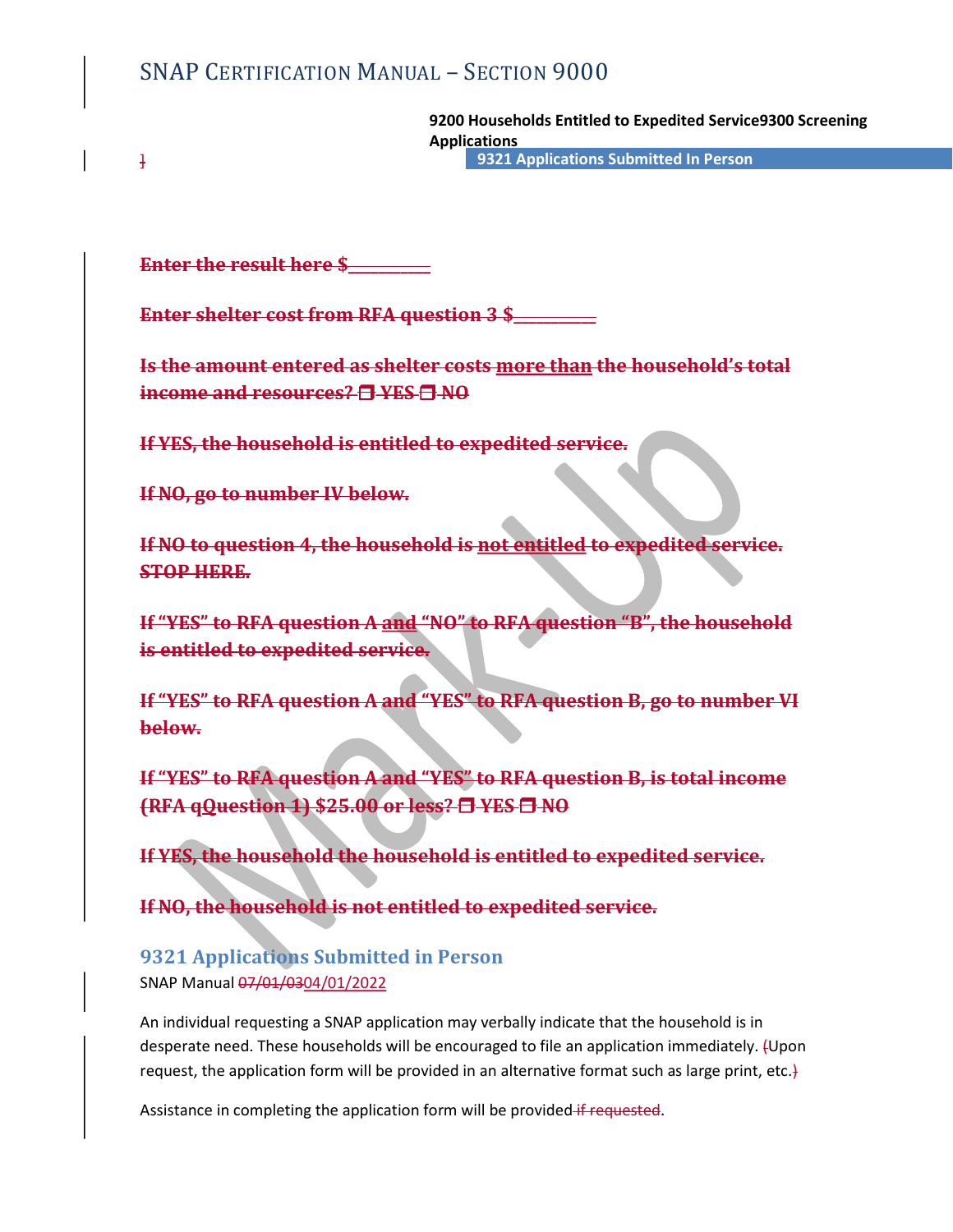# SNAP CERTIFICATION MANUAL – SECTION 9000<br>9200 Households Entitled to Expedited Se<br>Applications<br>9321 Applications Submitted In Pe

# 9200 Households Entitled to Expedited Service9300 Screening Applications

] 9321 Applications Submitted In Person

When the application is submitted, aan county office workereligibility worker will immediately screen the application. If the household appears to be entitled to expedited service, the SNAP CERTIFICATION MANUAL – SECTION 9000<br> **9200 Households Entitled to Expedited Service9300 Screening**<br> **Applications**<br> **Applications**<br> **Applications** Submitted In Person<br>
When the application is submitted, agn county of SNAP CERTIFICATION MANUAL – SECTION 9000<br>
9200 Households Entitled to Expedited Service9300 Screening<br>
Applications<br>
4200 Households Entitled to Expedited In Person<br>
Experiment application. Hen the subsemitted, agan-count noted in the "Screening Section" on the application at the top of page 2 on the Request for Assistance (DCO-215.). The application will be processed in accordance according with to the Agency'soffice's regular procedures.

The county should be sensitive to situations where the household may be in desperate need and yet not meet the expedited service criteria. For example, a household may move from one county to another resulting in a break in participation. Applications from participating households who reapply as a result of a move to or from another county will be proces the extent possible, so the household receives its benefits at the normal time. Verification will not be postponed.

When an applicant disagrees with a worker's decision not to expedite an application, a supervisor must review the application. The applicant may be interviewed to obtain additional information or to clarify inconsistent information. Based upon the application and/or additional information obtained, the supervisor will make a decisiondecidedetermine about the household's eligibility for expedited service.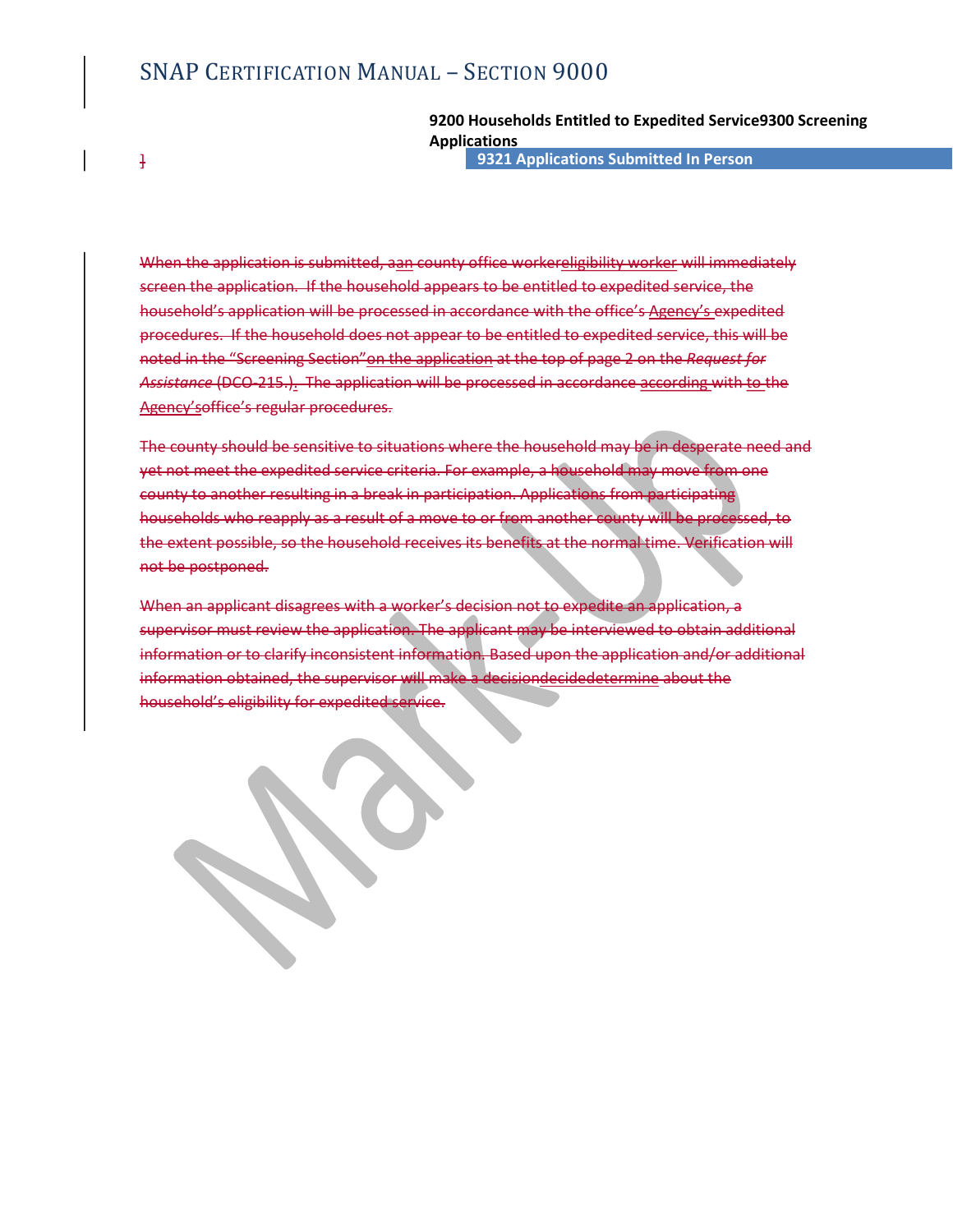# SNAP CERTIFICATION MANUAL – SECTION 9000<br>9300 Screening Applications<br>9323 Household Moved from Anot

## 9300 Screening Applications

] 9323 Household Moved from Another State

# 9322 Applications Received by Mail

SNAP Manual  $\frac{10}{01}/9704}{01}/2022$ 

Applications received by mail will be screened to see if the applicant has declared an immediate need for SNAP benefits. If, based upon the information on the application, the household is entitled to expedited services, the application will be processed under according to the local officeAgency's expedited service procedures. Lack of a telephone number on the application must not delay delivery of expedited service beyond mandated time frames.

NOTE: Applications received from the Social Security Administration (SSA) through the joint processing provisions (SNAP 8920SNAP 8920) must also be screened. Expedited applications received from SSA must be processed by the same guidelines. These applications must also be screened for ESAPElderly Simplified Application Project (ESAP) eligibility.

# 9323 Household Moved fFrom Another State

SNAP Manual 07/01/0304/01/2022<br>When an expedited applicant has just moved to Arkansas, the worker must ask if the household is receiving SNAP in another state. If yes, the household will not be eligible to participate for the month of application. (The worker must notify the other state that the household has applied in Arkansas.)

If the household is eligible for the following month, the worker will use the same application to certify the household for the second month. If the household is entitled to expedited service in the second month, the application must be processed within seven  $(7)$  calendar days of the date of application or the first working day of the following month, whichever is later.

An expedited applicant who has moved to Arkansas from another state will be asked to sign a statement that the household is not currently authorized to receive benefits in that state. Once the statement has been signed, the worker will contact the state where the applicant is certified to determine if benefits were authorized for the current month. If benefits were authorized, the worker will determine if the applicant may access those benefits in Arkansas with the EBT card issued by the other state. If the household's benefits for the current month have been authorized and the household can access those benefits in Arkansas with the EBT card issued by the other state, the household will not be certified in Arkansas for the current month.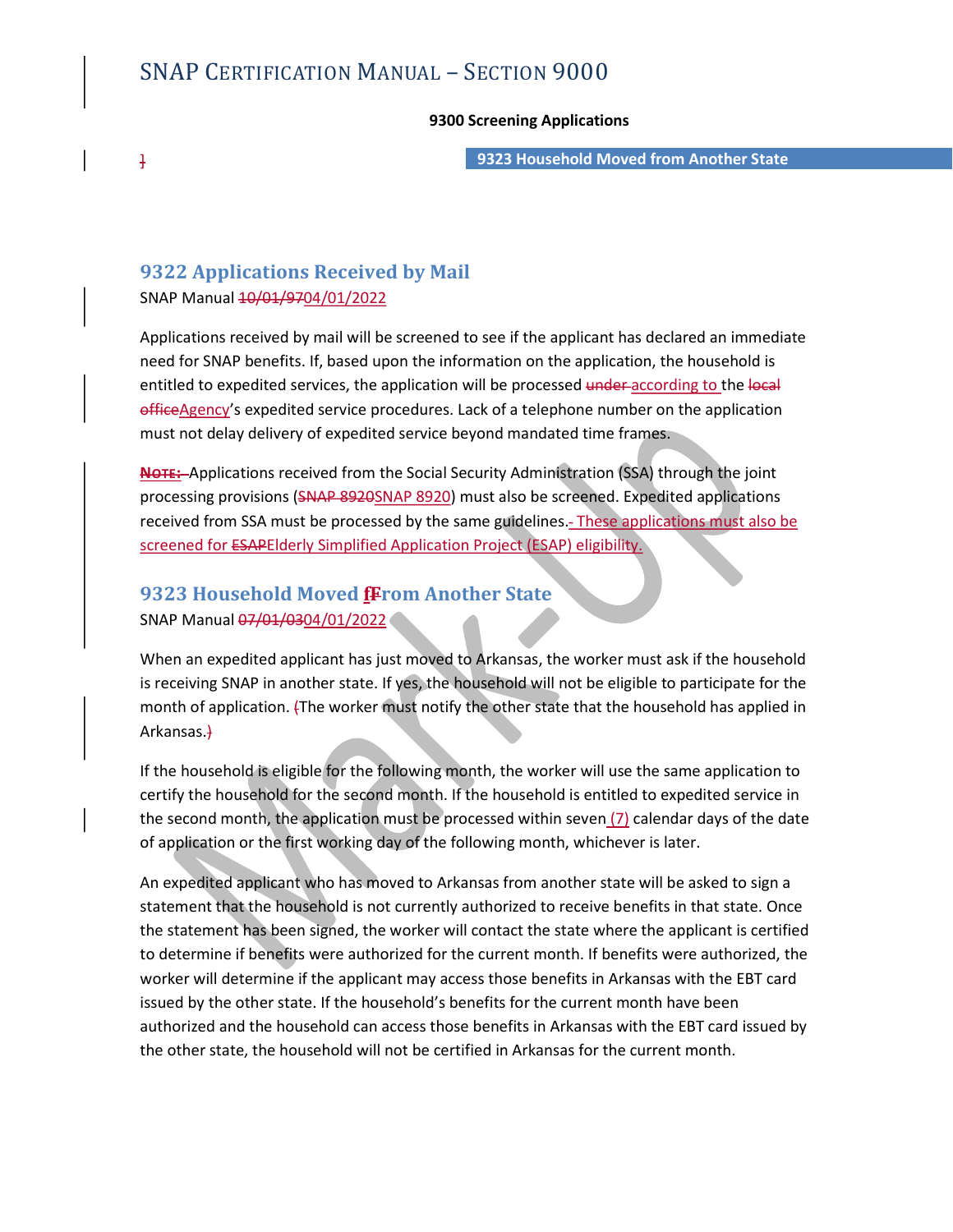# SNAP CERTIFICATION MANUAL – SECTION 9000<br>9300 Screening Applications<br>9400 Processing Standards

## 9300 Screening Applications

] 9400 Processing Standards

# 9324 Agency Conference

SNAP Manual 10/01/97

Households disputing a county decision not to expedite a SNAP application will be offered an agency conference within two working days. The household may request the conference be scheduled at a later date. Households may orally decline an agency conference.

The household will be advised that the agency conference is optional and will in no way delay or replace an administrative hearing. Even though the agency conference may lead to an informal resolution of the dispute, any requested hearing must be held unless the household makes a written withdrawal of its request.

Agency conferences must be attended by a supervisor and by the household and/or its representative. The worker responsible for the decision to deny expedited service may attend the conference.

# 9325 Tracking Expedited Applications SNAP Manual 07/01/0304/01/2022

An expedited application is one where the approval or denial is an initial application or an application for recertification received after the end of the household's certification period but within 30 days of the last day of the household's last month of certification. Dispositions of expedited applications are reported on the FS-3095, Expedited Service Disposalstracked within the eligibility system. The expedited indicators are code "Y" or code "L." Code "Y" indicates the application was screened and identified as an expedited application when it was registered. Code "L" indicates the application was identified as an expedited application sometime later in the application process (see SNAP 9410SNAP 9410). The date that the household was found to be entitled to expedited service is the late determination date (LDDATE). The processing time frame for late determinations is seven  $(7)$  days from the date the application was identified as an expedited application.

# 9400 Processing Standards

SNAP Manual 07/01/0304/01/2022

SNAP benefits must be received available by to the expedited households by the seventh calendar day from the date of application or the late determination date. The seven-day period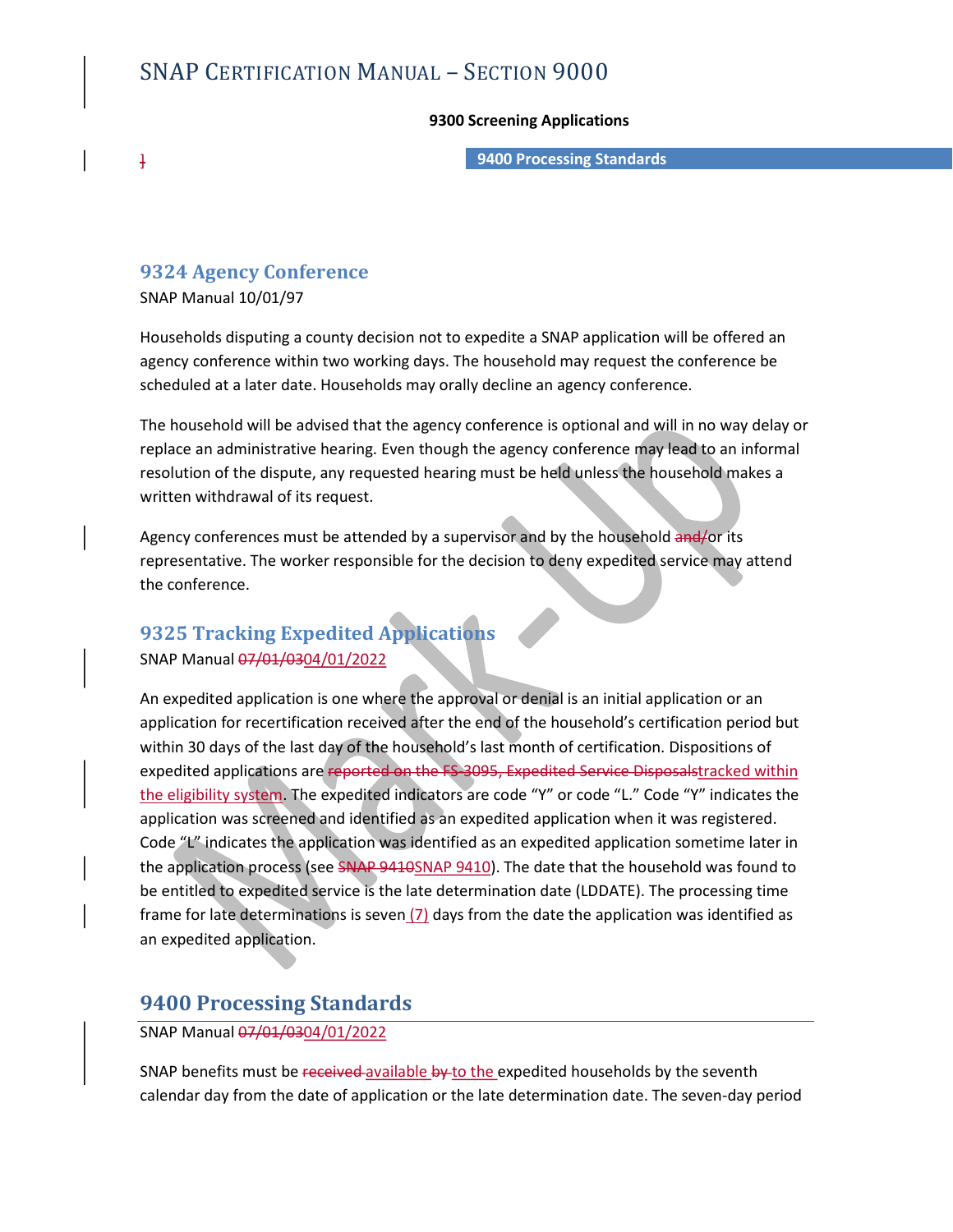# SNAP CERTIFICATION MANUAL – SECTION 9000<br>9300 Screening Applications<br>9400 Processing Standards

# 9300 Screening Applications

**Example 2018** 19400 Processing Standards

begins the day after the application is received in the county office and is continuous. No provisions are made This includes for weekends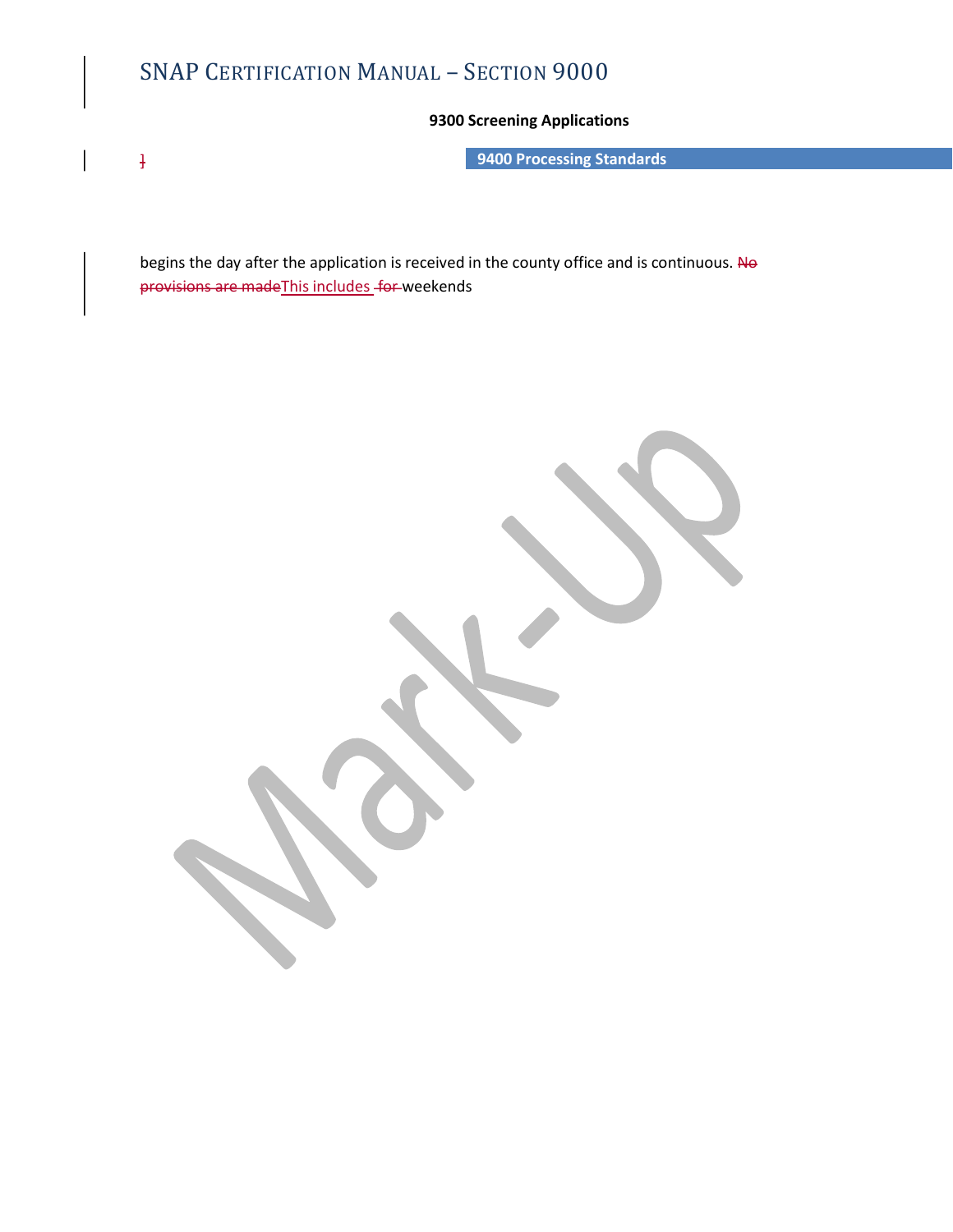## 9400 Processing Standards

] 9430 Out of Office Interviews

or and holidays. For example, if an expedited application is received on Tuesday, November 10; the seven-calendar-calendar-day period begins on Wednesday, November 11 (a holiday), and ends on SundayTuesday, November 175.

# 9410 Changes in Expedited Status SNAP Manual 07/01/0304/01/2022

If screening fails to identify a household entitled to expedited service and the county later discovers the error, expedited service must be provided within seven (7) calendar days of the date of discovery. If a household becomes entitled to expedited service as the result of a change which occurred after application, but before the interview, the expedited service must be provided within seven (7) calendar days of the date of discovery. See SNAP 9325SNAP 9325 for additional information.) If a household loses its entitlement to expedited service between the date of application and the date of interview, the county worker will process the application under the guidelines in SNAP 8500SNAP 8500. The application must be reclassified as a nonexpedited application in order for the system to begin tracking the application as a regular application. (See SNAP 9420SNAP 9420 for instructions on handling applications where the household misses an expedited interview.

# 9420 Scheduling Interviews

SNAP Manual 07/01/0304/01/2022<br>Application interviews with expedited households must be scheduled to comply with the sevenday processing standards specified above. In no instance will the interview be waived in order to process the application within the specified timeframes.

If an expedited applicant misses an interview and requests another, the second interview must be scheduled on the same day if possible. If the applicant declines the rescheduled interview and requests that one be scheduled at a later date, this must be documented in the case record. When an expedited application is received via the mail, the same processing standards apply. The household will be notified of the appointment for an interview via telephone if possible. If this is impossible, no more than one day will be allowed for mailing the household a notification of the appointment. The reason for the delay must be fully documented in the case record.

An expedited household that misses the first scheduled interview still retains the right to expedited service. The application must be held the full 30-day period specified in SNAP 8500SNAP 8500. Should the household request a second (or third) interview during this 30-day period, the request will be honored. Expedited households that decline an appointment on the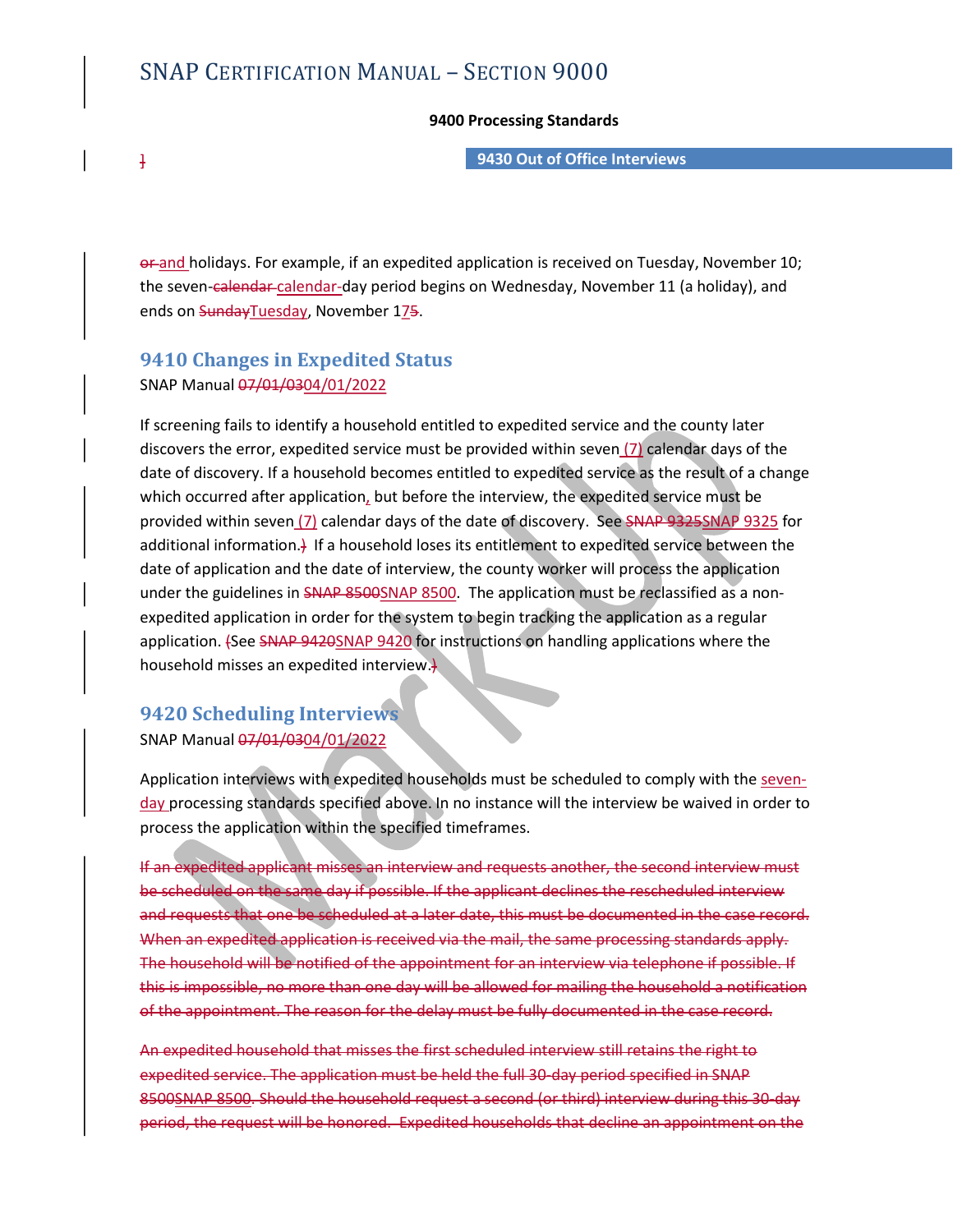# SNAP CERTIFICATION MANUAL – SECTION 9000<br>9400 Processing Standards<br>9430 Out of Office Interviews

## 9400 Processing Standards

# ] 9430 Out of Office Interviews

date of application or the following day and request an appointment on right to expedited service.

To prevent the application from appearing as overdue on the report of expedited cases when the appointment has been rescheduled, the expedited indicator will be changed from a code "Y" to a code "L". The "LDDATE" will be the date of the second interview.

Case records will be documented regarding the scheduling of the interviews. Documentation will include copies of all forms used to schedule interviews and a narrative fully explaining the scheduling or rescheduling of the interview.

# 9430 Out-of-Office Interviews SNAP Manual 10/01/9704/01/2022

When an expedited household is entitled to an out-of-office interview as specified in SNAP 8250SNAP 8250, the interview must be conducted. The application must be processed in accordance with the standards in SNAP 9400SNAP 9400.<br>If an application has not been submitted when the telephone interview is conducted, the

application must be completed during the course of the interview. The completed application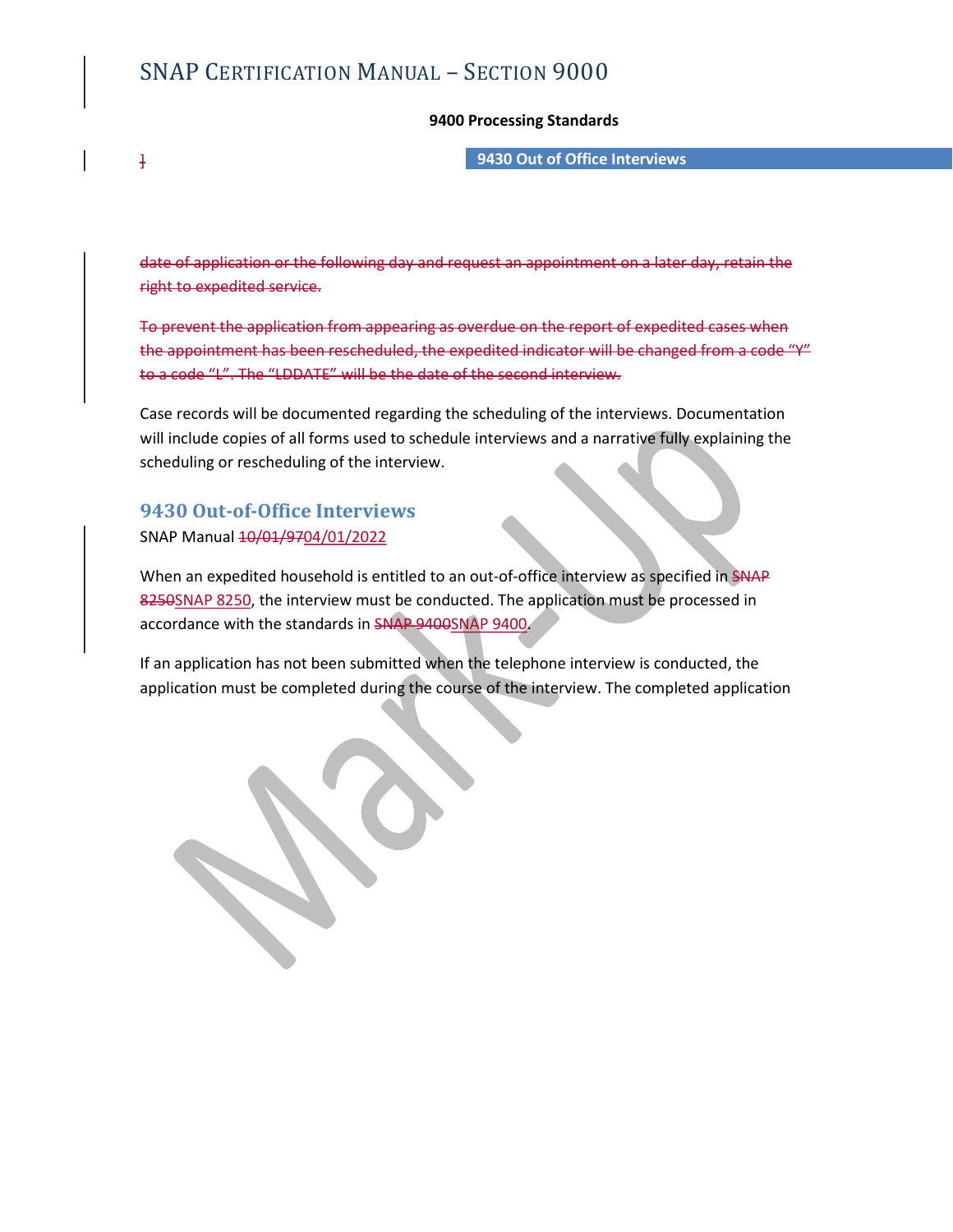# SNAP CERTIFICATION MANUAL – SECTION 9000<br>9400 Processing Standards<br>9441.1 Postponed Verification

## 9400 Processing Standards

] 9441.1 Postponed Verification

will be mailed that same day to the household for signaturesigned by elelectronically or mailed for signature signature. Day one (1) of the processing standards will be the date the after **SNAP CERTIFICATION MANUAL** – SECTION 9000<br> **9400 Processing Standards**<br> **9441.1 Postponed Verification**<br>
will be mailed that same day to the household for signature<u>signed by elelectronically or mailed</u><br>
for signature-si county office.

If an application has not been submitted and a home visit is made, the application will be completed during the home visit. The worker who completed the interview will return the application to the county office the same day. Processing standards will begin on the day the home visit is conducted.

# 9440 Processing Expedited Applications SNAP Manual 40/01/9704/01/2022

SNAP sections 9440-9446 contain instructions for processing expedited applications.

# 9441 Verification

SNAP Manual 40/01/9704/01/2022

Expedited households must provide verification of the identity of the case headIn all cases, the case head's identity shall be verified through a collateral contact or any available documentation. In addition, the worker must make everyAll reasonable efforts shall be made-to verify the household's residency, income (or lack of income), liquid resources, actual utility costs (if used), and medical expenses during the interview. Any such verification that cannot be obtained during the interview will be postponedVerification of these factors can be accomplished through collateral contacts or easily obtainable documentation. However, The application will not be delayed to verify these factorsapplication processing will not be delayed because these factors have not been verified. See SNAP 9441.1SNAP 9441.1 for additional information. delited households must provide verification of the identity of the case head[n] all cases, the<br>head's identity shall be verified through a collateral contact or any available<br>martation. In addition, the worker must make e

The following documentary evidencedocumentation may be readily easily available to verify identity; however, other documentsary evidence may be used if it clearly verifies the identity of the bearer.

- 1. A driver's license
- 2. Work or school I.D.
- 
- 4. Voter registration card
- 5. Birth certificate
- 6. Wage stubs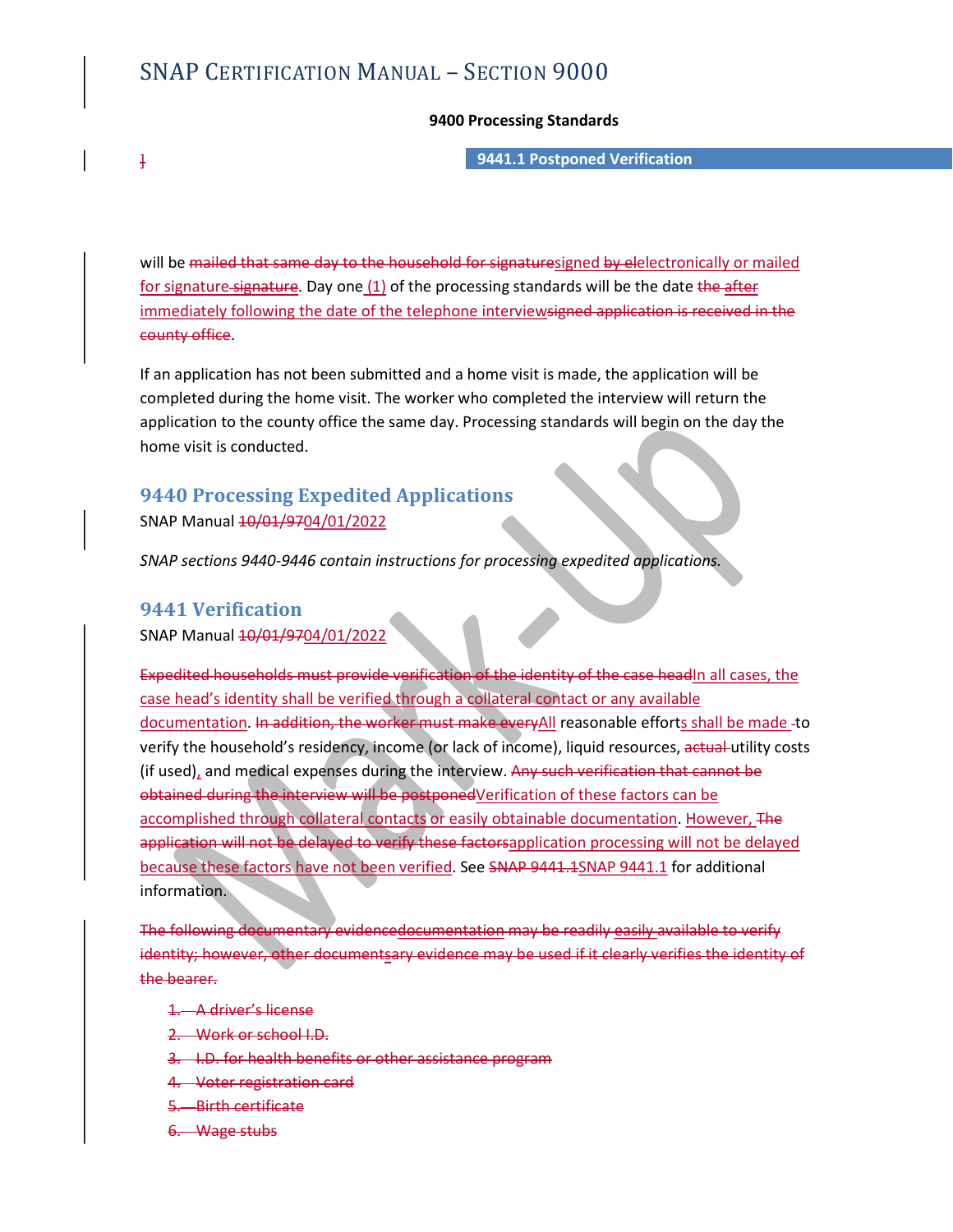## 9400 Processing Standards

] 9441.1 Postponed Verification

## 7. Documentary evidence in the case file from previous certifications

Households unable to supply documentary evidence to verify identity may supply a collateral contact. See the Glossary definition of VerificationVerification for additional information. Once a collateral contact has been supplied or assistance has been requested, the worker must take immediate action to verify identity through the collateral contact. 9400 Processing Standards<br>
9400 Processing Standards<br>
9441.1 Postponed Verification<br>
7. Documentary evidence in the case file from previous certifications<br>
seholds unable to supply documentary evidence to verify identity m

The following documentary evidence may be readily available to verify income.

- 1. Pay check stubs
- 2. Pay envelopes
- 
- 4. Online screens (e.g. WESDARFINDS)

It may also be possible to contact an employer or agency by telephone to verify income immediately.

The following documentary evidence may be readily available to

- 1. Rent receipts
- 2. Mortgage payment books
- 3. Utility receipts
- 4. Driver's license containing the applicant's current address

# 9441.1 Postponed Verification SNAP Manual 10/01/9704/01/2022

Verification of the following items may be postponed for households entitled to expedited service When verification of eligibility factors other than identity cannot be accomplished during the interview, certification of households entitled to expedited service must not be delayed.<br>Verification of the factors listed below may be postponed:

- 1. Residency
- 2. Income (including the lack of income)
- 3. Liquid resources
- 4. Actual utilitiesUtilities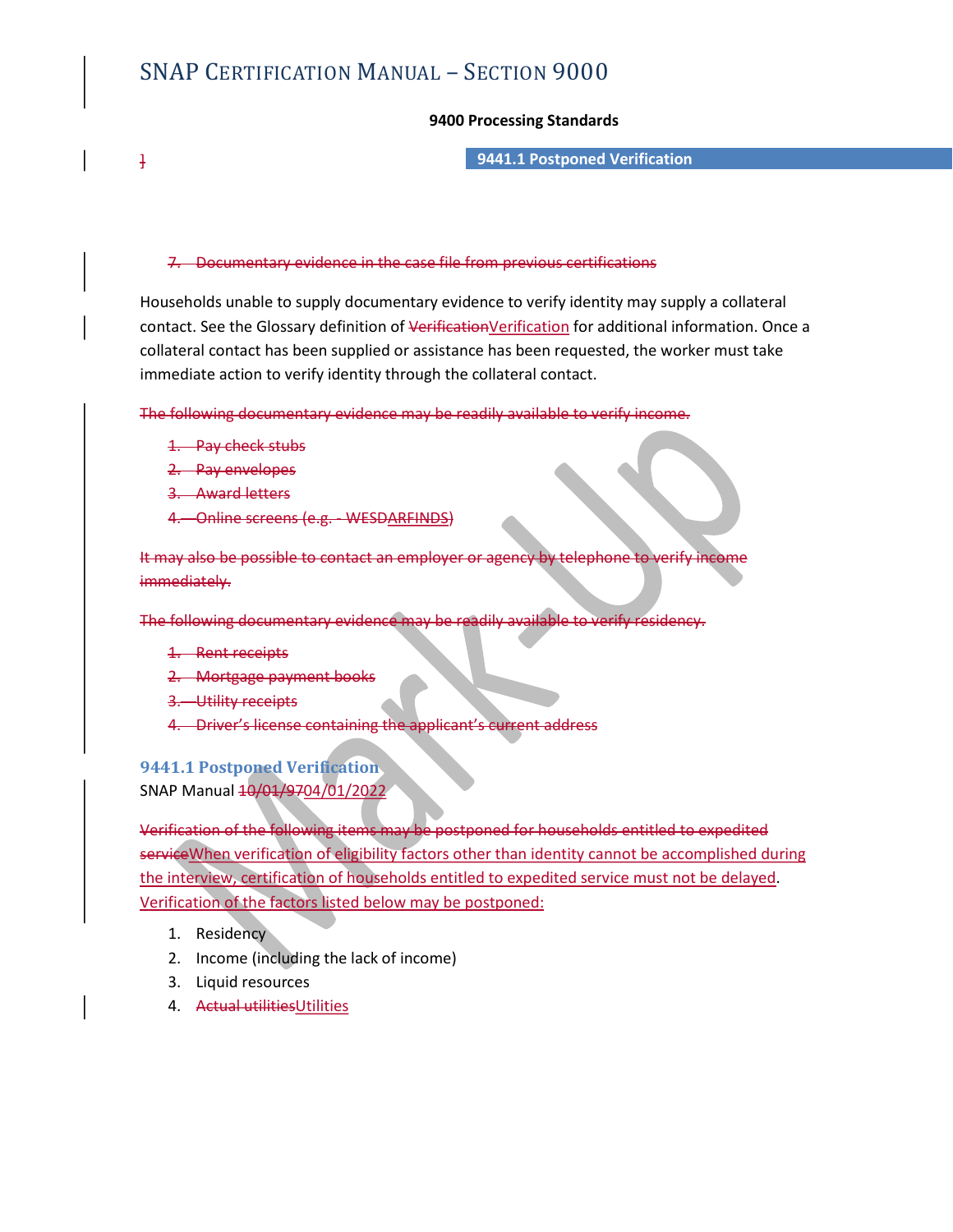# SNAP CERTIFICATION MANUAL – SECTION 9000<br>9400 Processing Standards<br>9443 Work Registration

## 9400 Processing Standards

] 9443 Work Registration

5. Medical costs

6. Alien status

6.8.Work Registration

4.4 CERTIFICATION MANUAL – SECTION 9000<br>
9400 Processing Standards<br>
9443 Work Registration<br>
5. Medical costs<br>
6. Alien status<br>
7. Social Security number<br>
6.8. Work Registration<br>
7. Social Security number<br>
6.8. Work Registr There is no limit to the number of times a household may be certified under the expedited service provisions. However, prior to each subsequent expedited certification, the household must either complete the verification requirements that were postponed or be certified under normal processing standards.

Prior to certification, the eligibility worker must determine if the household's last application was certified under the expedited provisions with verification postponed. If the verification postponed at the last expedited certification occurred within one (1)a year, the household must complete the verification requirements that were postponed. If the postponed verification from the previous certification is beyond twelve (12)-months from the current application date, the household must be certified under normal processing standards =

EXAMPLE 1: A household was certified in August for one month with verification of income postponed. The income verification is supplied when the household reapplies in September. The household is certified for September and October and then does not reapply until the following February. The household is entitled to expedited service in February.

EXAMPLE 2: A household was certified in August for one month with verification of income postponed. No income verification is supplied. The household does not reapply until December. At that time, the household is subject to the full verification requirements.

e instances, when the application period covers more than one month, restored benefits may be provided to households when postponed verification is supplied.

- **EXAMPLE 3:** A household applies for SNAP on December 20th. The application shows a member of the household is working so the household is not entitled to expedited service. An appointment is given for January 6. During the interview, the household reports the member lost his job.
	- The household is now entitled to expedited service. The household is certified for January and verification of December income is requested. When the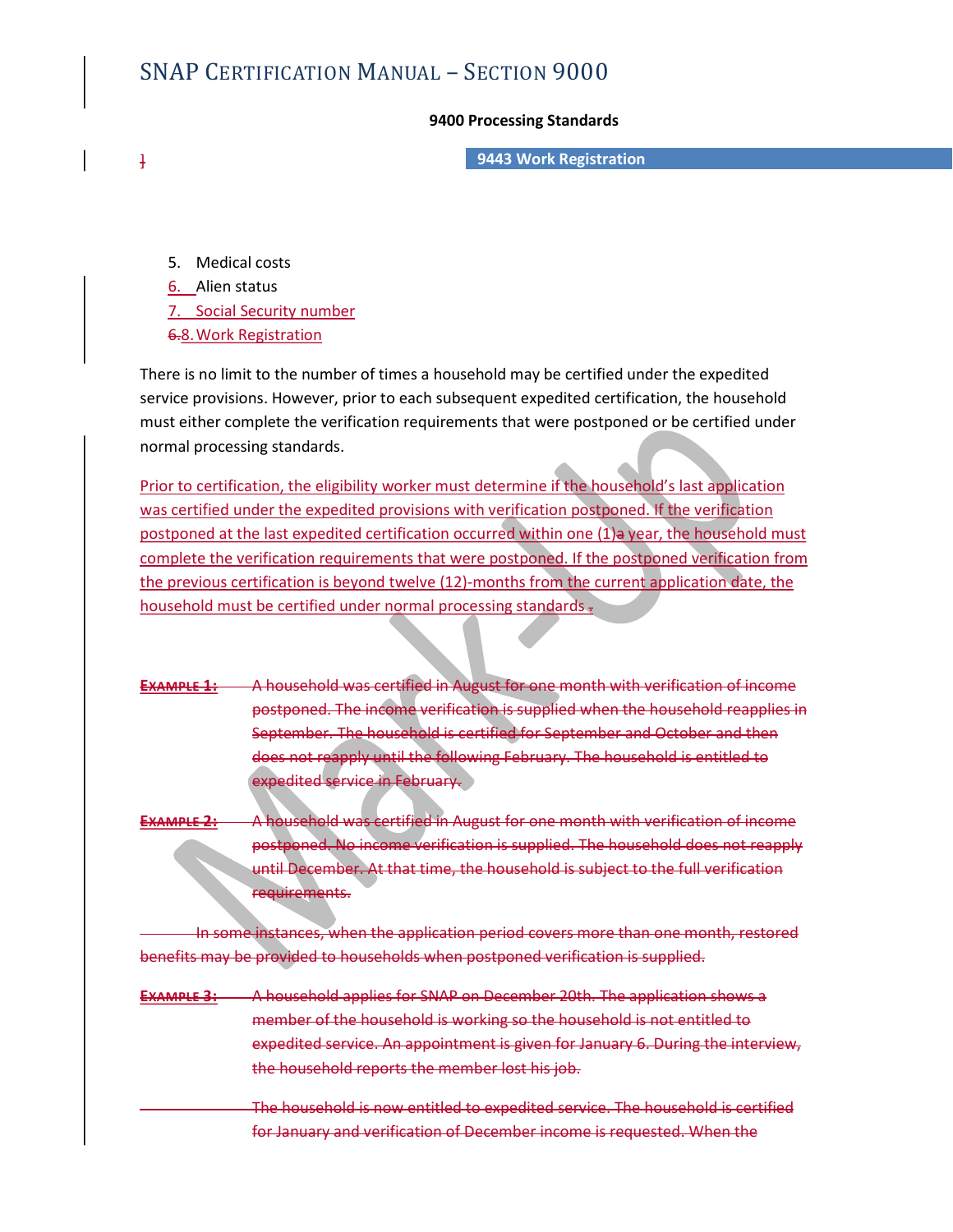# SNAP CERTIFICATION MANUAL – SECTION 9000<br>9400 Processing Standards<br>9443 Work Registration

## 9400 Processing Standards

# ] 9443 Work Registration

income verification is provided, the household is provided restored benefits for December.

Compliance with the social security number (SSN) requirement and the work registration requirement may also be postponed (see SNAP 9442SNAP 9442 and SNAP 9443SNAP 9443).

Households certified under the expedited service provisions with verification postponed will be issued a Request for informationnotice (DCO-191) specifying what the household must verify before its next certification.

# 9442 The SSN Requirement

SNAP Manual 07/01/03

Households certified under the expedited service provisions do not have to declare or apply for a social security number for all members who wish to be included as a household member prior to certification. However, the household must declare or apply for a social security number for all members who wish to be included as a household member prior to being certified for additional a second months. See SNAP 2200SNAP 2200 for a full explanation of the SSN requirement.

# 9443 Work Registration

SNAP Manual 07/01/0304/01/2022<br>All non-exempt household members are automatically work registered when the application form is signed. In counties where the SNAP Employment and Training (E&T) Program is operated, household members subject to the Supplemental Nutrition Assistance Program requirement to work (RTW) must be referred to the E&T Program via the Referral Form and Participation Record (DCO-205).

Household members, who claim a work registration exemption due to disability, must provide verification of the exemption unless the disability is obvious (see SNAP 3230SNAP 3230). The processing of an expedited application will not be postponed to obtain such verification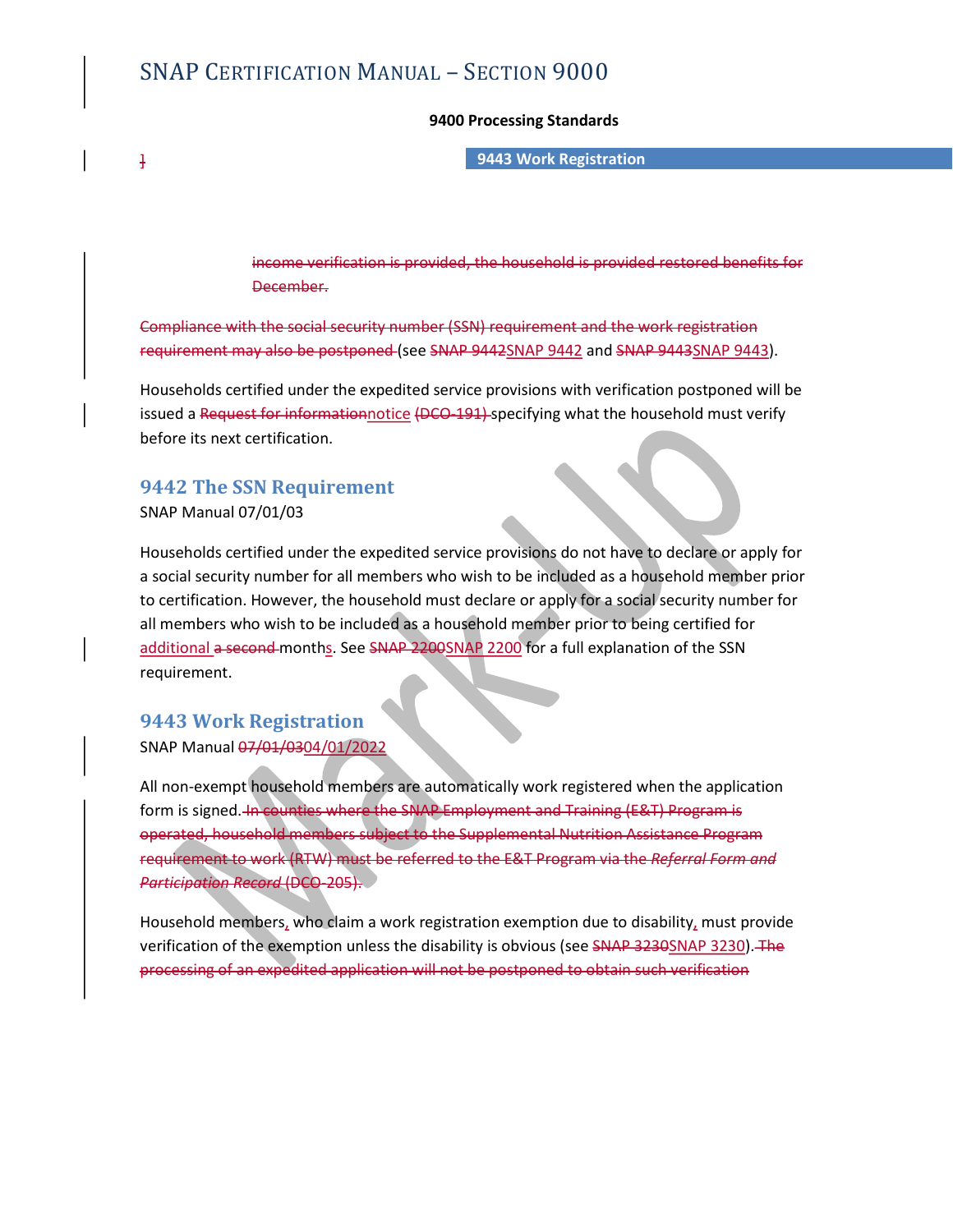# SNAP CERTIFICATION MANUAL – SECTION 9000<br>9400 Processing Standards<br>9445 Resources

## 9400 Processing Standards

# ] 9445 Resources

Verification of a work registration exemption shall not delay expedited service. If the member who claims the disability is subject to the Requirement To Work (RTW)-and lives in a county where the E&T Program is operational, he or she will not be referred to the E&T Employment and Training (E&T) Program. However, he or she will be referred at the next certification if verification of disability is not provided.

For households with a member who must meet the requirement to work (RTW), the imposing of aan RTW penalty or the granting of a personal-discretionary exemption will not be delayed. However, the process of verifying RTW compliance may be delayed. See SNAP 3600SNAP 3600 for additional information.

# 9444 Alien Status

## SNAP Manual 07/01/0304/01/2022

Expedited service only provides for postponing verification. If an individual will not declare basic information about citizenship and/or alien status, there is no basis on which to allow the individual to participate in the Supplemental Nutrition Assistance Program. He or she will be classified as an ineligible alien when the application is processed. See SNAP 1621.6SNAP 1621.6.<br>If an alien states he or she meets one of the conditions under which non-citizens may participate

in the Supplemental Nutrition Assistance Program (see SNAP 1621.8SNAP 1621.8) and wishes to be included in the SNAP household, the worker will ask the household to supply documentation of his or her alien status. If the household cannot supply this documentation within the expedited processing time frames, verification will be postponed. The alien will be allowed to participate.; Hhowever, the required documentation must be provided at the time of the next application if the alien is to continue participating in the Supplemental Nutrition Assistance Program.

# 9445 Resources SNAP Manual  $\frac{12}{15}$ /1104/01/2022

Countable liquid resources include cash on hand, checking and savings accounts, stocks and bonds, and lump sum payments. See SNAP 7431 for instructions on denying an application when the household resources exceed the limits.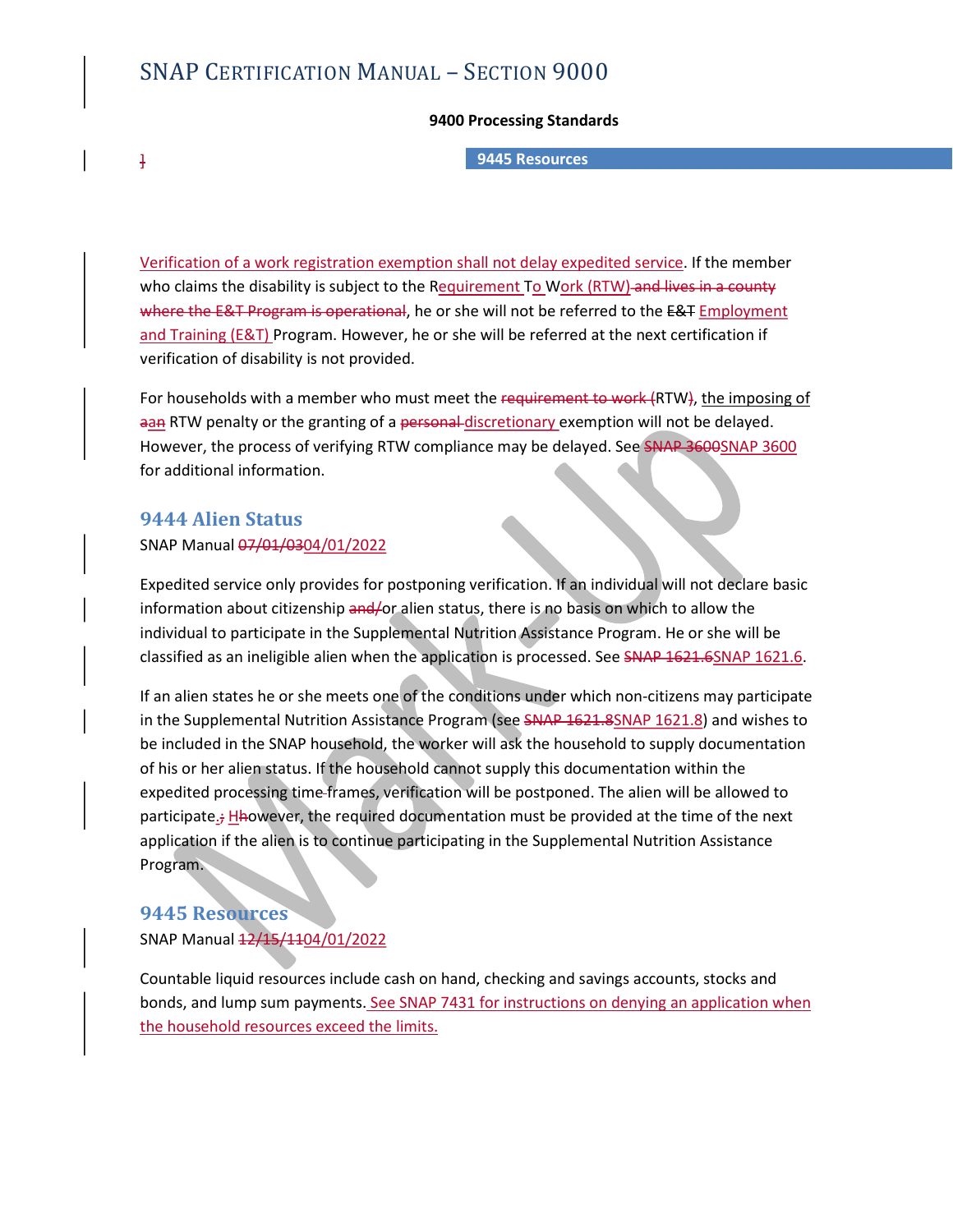# SNAP CERTIFICATION MANUAL – SECTION 9000<br>9400 Processing Standards<br>9445 Resources

# 9400 Processing Standards

] 9445 Resources

Applications from expedited households with non-liquid resources which exceed the resource limit will be denied. The resource limits are:

1. Three thousand and five hundred dollars (\$3,500) for households, including one  $(1)$ person households, with an age sixty (60) or older member or a member living with a disabilityies as defined in the Glossary definition of-age 60 or older/individual wit\_h **CERTIFICATION MANUAL – SECTION 9000**<br> **9400 Processing Standards**<br> **9445 Resources**<br> **1945 Resources**<br> **1945 Resources**<br> **1945 Resources**<br> **1945 Resources**<br> **1945 Depromand And five hundred dollars** (53,500) for househol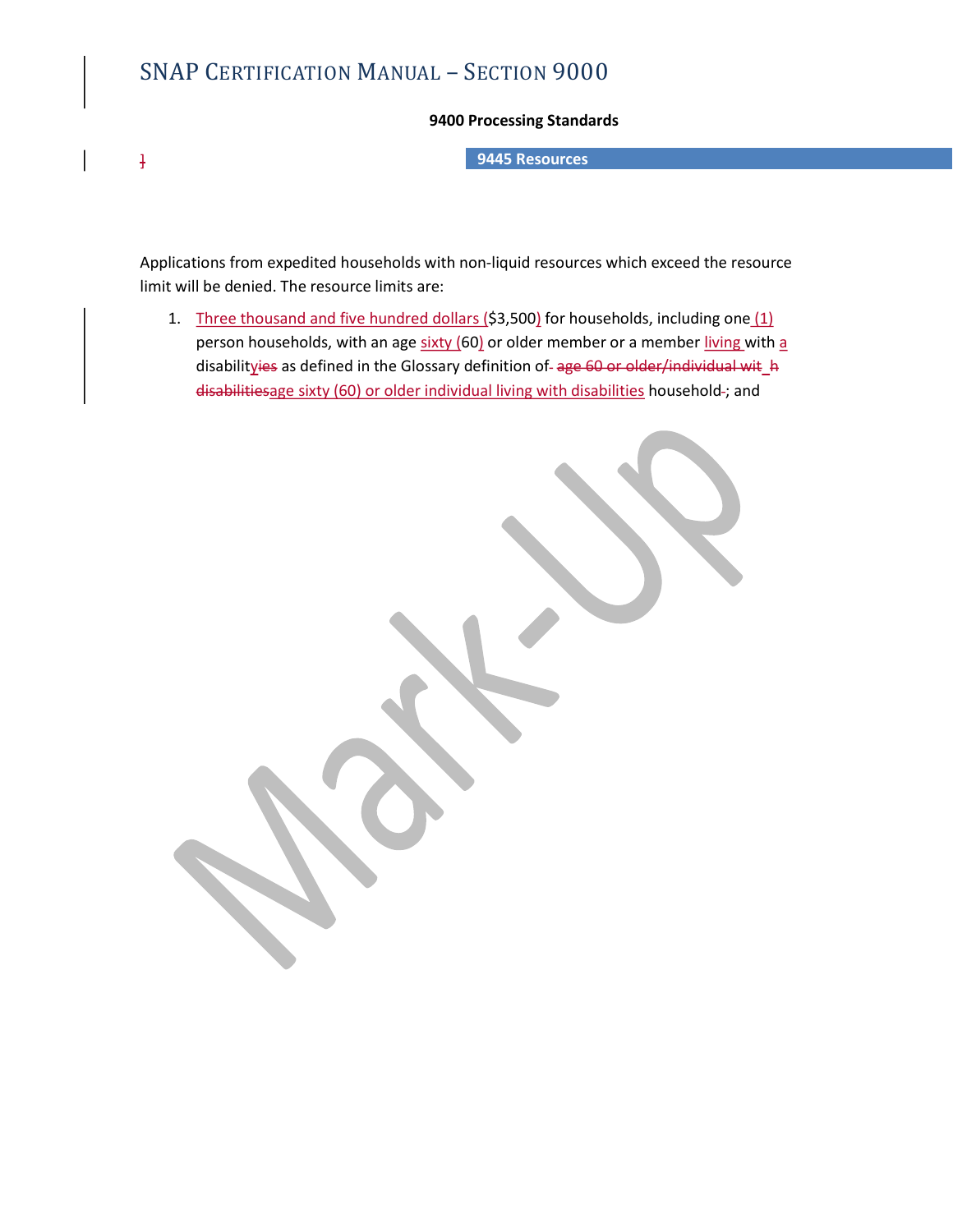# SNAP CERTIFICATION MANUAL – SECTION 9000<br>9400 Processing Standards<br>9500 Assigning Certification Period

# 9400 Processing Standards

] 9500 Assigning Certification Periods

2. Two thousand two hundred and fifty dollars (\$2,250) for all other households. The following chart may be used to determine if the household's declared non-liquid **PERTIFICATION MANUAL – SECTION 9000**<br> **9400 Processing Standards**<br> **9500 Assigning Certification Periods**<br> **19500 Assigning Certification Periods**<br> **19500 Assigning Certification Periods**<br> **19500 Assigning Certification** denying an application when the household resources exceed the limits.

| Name of Resource                 | <b>How Handled</b>                                                                                                                                                             | <b>Policy</b><br>Reference             |
|----------------------------------|--------------------------------------------------------------------------------------------------------------------------------------------------------------------------------|----------------------------------------|
| <b>Beats</b>                     | Evaluate to determine how much, if any, resource<br>value will be counted in the SNAP budget.                                                                                  | SNAP<br><b>4800SNAP</b><br>4800        |
| <b>Rurial Lots</b>               | Exclude one per household member. Count equity<br>value of excess lots.                                                                                                        | <b>SNAP</b><br><b>4700SNAP</b><br>4700 |
| <b>Earmarked Funds</b>           | Exclude as resource if household is subject to legal<br>sanction if funds are not used as intended.                                                                            | SNAP<br>4460SNAP<br>4460               |
| <b>Excess Real Property</b>      | County equity value.                                                                                                                                                           | <b>SNAP</b><br>4712SNAP<br>4712        |
| <b>Home and Lot</b>              | Exclude as resource.                                                                                                                                                           | <b>SNAP</b><br>4410SNAP<br>4410        |
| <b>Household Goods</b>           | Exclude as resource.                                                                                                                                                           | SNAP<br>4420SNAP<br>4420               |
| <b>Income Producing Property</b> | Exclude as resource.                                                                                                                                                           | SNAP<br>4440SNAP<br>4440               |
| <b>Indian Lands</b>              | Exclude as resource.                                                                                                                                                           | SNAP<br>4450SNAP<br>4450               |
| <b>Keegh Plans</b>               | Count Keogh plans held solely by a household<br>member or members. County the total cash value<br>less the amount of any penalty for early<br>withdrawal.Exclude as a resource | <b>SNAP</b><br>4640SNAP<br>4421640     |
| <b>IRAs</b>                      | County the total cash value less the amount of any<br>penalty for early withdrawal. Exclude as a resource                                                                      | <b>SNAP</b><br>4630SNAP<br>4421630     |
| <b>Jewelry</b>                   | Exclude as resource.                                                                                                                                                           | <b>SNAP</b><br>4420SNAP<br>4420        |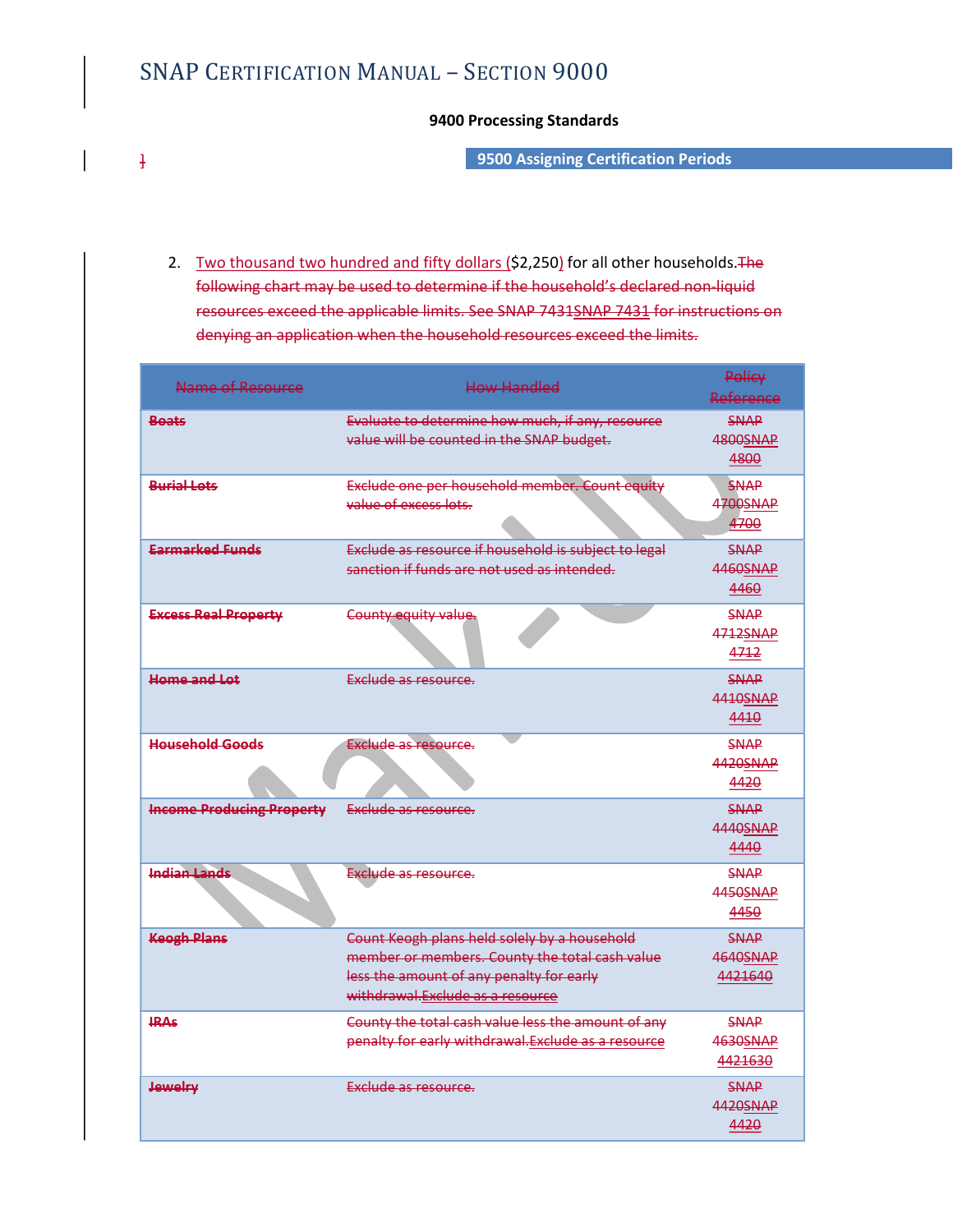# SNAP CERTIFICATION MANUAL – SECTION 9000<br>9400 Processing Standards<br>9500 Assigning Certification Period

# 9400 Processing Standards

] 9500 Assigning Certification Periods

| Name of Resource                                                                                                | <b>How Handled</b>                                                                                                   | <b>Policy</b><br>Reference               |
|-----------------------------------------------------------------------------------------------------------------|----------------------------------------------------------------------------------------------------------------------|------------------------------------------|
| <b>Life Insurance Policies</b>                                                                                  | Exclude as resource.                                                                                                 | <b>SNAP</b><br>4420SNAP<br>4420          |
| Livestock                                                                                                       | Exclude as either income producing property or as a<br>personal effect.                                              | <b>SNAP</b><br>4420SNAP<br>4420/44404440 |
| <b>Property for Sale</b>                                                                                        | Consider inaccessible. Exclude as resource.                                                                          | <b>SNAP</b><br>4530SNAP<br>4530          |
| <b>Property in Probate</b>                                                                                      | Consider inaccessible. Exclude as resource.                                                                          | SNAP<br>4520SNAP<br>4520                 |
| <b>Recreational Vehicles</b><br>(three wheelers,<br>motorcycles, go-carts,<br>motor homes, campers,<br>$etc.$ } | Evaluate to determine how much, if any, resource<br>value will be counted in the SNAP budget.                        | <b>SNAP</b><br><b>4800SNAP</b><br>4800   |
| <b>Security Deposits</b>                                                                                        | Exclude as resource.                                                                                                 | <b>SNAP</b><br><b>4550SNAP</b><br>4550   |
| Tools                                                                                                           | <b>Exclude as income producing property or personal</b><br>property.                                                 | <b>SNAP</b><br>4420SNAP<br>4420          |
| <b>Trust Funds</b>                                                                                              | Exclude as a resource if inaccessible as defined in<br>policy reference. If accessible, count full value of<br>fund. | <b>SNAP</b><br>4510SNAP<br>4510          |
| Vacation Homes (include<br>timeshare condominiums,<br>RV parks, etc.)                                           | Count equity value unless the property annually<br>produces income consistent with its fair market<br>value.         | SNAP<br>4440SNAP<br>4440                 |
| <b>Vehicles (include boats)</b>                                                                                 | Evaluate to determine how much, if any, resource<br>value will be counted in the SNAP budget.                        | <b>SNAP</b><br>4800SNAP<br>4800          |

# 9446 Income

SNAP Manual <del>10/01/1204/01/2022</del><br>Other than destitute householdsdestitute households, income for expedited households will be budgeted prospectively. See SNAP 7100SNAP 7100 for instructions on prospective budgeting. See SNAP 6622SNAP 6622 for special provisions on selecting the utility standard when the household is entitled to expedited service. See SNAP 9600SNAP 9600-96309630 for instructions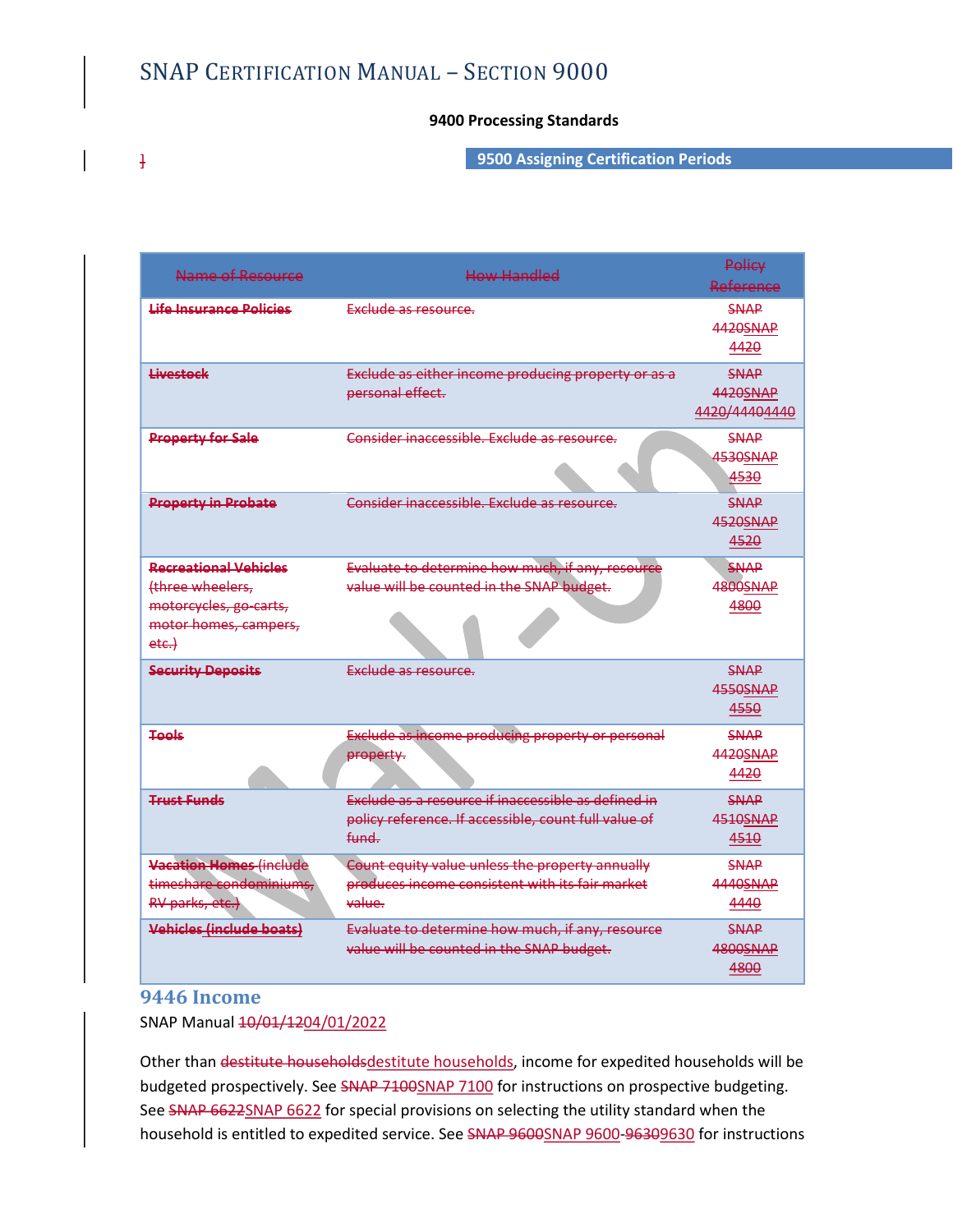# SNAP CERTIFICATION MANUAL – SECTION 9000<br>9400 Processing Standards<br>9500 Assigning Certification Period

] 9500 Assigning Certification Periods

about the budgeting procedures for destitute households. This reference list is provided to assist the worker in locating the section of policy which describes the process for determining countable income.

| FICATION MANUAL - SECTION 9000           |                                                                                                                                                             |
|------------------------------------------|-------------------------------------------------------------------------------------------------------------------------------------------------------------|
|                                          |                                                                                                                                                             |
|                                          | 9400 Processing Standards                                                                                                                                   |
|                                          | 9500 Assigning Certification Periods                                                                                                                        |
|                                          |                                                                                                                                                             |
|                                          |                                                                                                                                                             |
|                                          |                                                                                                                                                             |
|                                          | ng procedures for destitute households. This reference list is provided to assist<br>ting the section of policy which describes the process for determining |
|                                          |                                                                                                                                                             |
|                                          |                                                                                                                                                             |
| <b>Process</b>                           | Reference                                                                                                                                                   |
| <b>Income</b>                            |                                                                                                                                                             |
| <b>Income</b>                            | SNAP 7100SNAP 7100-                                                                                                                                         |
|                                          | 77307730<br><b>SNAP 7512SNAP 7512</b>                                                                                                                       |
| Income Fromfrom Odd                      | SNAP 5512.1SNAP 5512.1                                                                                                                                      |
| <b>Jobs</b>                              |                                                                                                                                                             |
| <b>Installment Contracts</b>             | <b>SNAP 5710</b>                                                                                                                                            |
| <b>Rental Income</b>                     | <b>SNAP 5715</b>                                                                                                                                            |
| Self-Employment                          | <b>SNAP 5640</b>                                                                                                                                            |
| <b>Special Processes</b>                 |                                                                                                                                                             |
| <b>Institutions</b>                      | <b>SNAP 1821</b>                                                                                                                                            |
| <b>Battered Women</b>                    | SNAP 1841 - 1841.1                                                                                                                                          |
| <b>Boarders</b>                          | SNAP 5621 - 5623                                                                                                                                            |
| <b>Strikers</b>                          | <b>SNAP 1730</b>                                                                                                                                            |
| Foster Children                          | <b>SNAP 5708</b>                                                                                                                                            |
| <b>Disqualified Individuals</b><br>$H^2$ | <b>SNAP 1623.2</b>                                                                                                                                          |
| <b>SSN Requirement</b>                   | SNAP 1623.1                                                                                                                                                 |
| <b>Workfare Sanction</b>                 | <b>SNAP 1623.2</b>                                                                                                                                          |
| <b>Ineligible Alien</b>                  | <b>SNAP 1621.6</b>                                                                                                                                          |
| <b>Students</b>                          |                                                                                                                                                             |
| Eligible                                 | <b>SNAP 1622.3</b>                                                                                                                                          |
| <b>Ineligible</b>                        | <b>SNAP 1622.9</b>                                                                                                                                          |
|                                          |                                                                                                                                                             |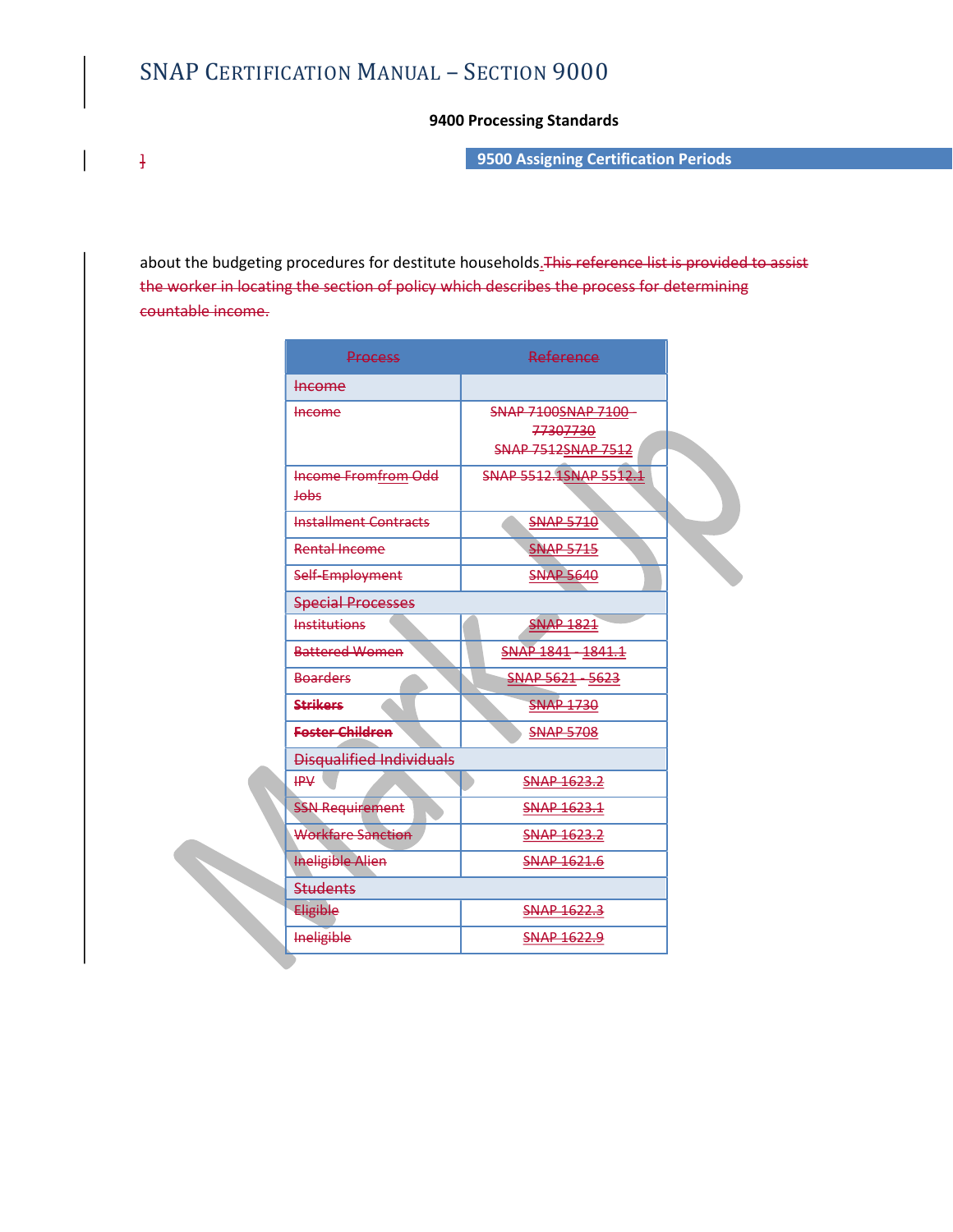# 9400 Processing Standards

] 9500 Assigning Certification Periods

# 9500 Assigning Certification Periods

SNAP Manual  $11/01/9804/01/2022$ 

Normal certification periods will shall - be assigned to households approved under expedited guidelines if the household haswhenif:

- 1. Verification is not needed or Provided all required verificationeligibility factors were substantiated;
- 2. Complied with the SSN requirements are fulfilled; and
- 

3. Complied with the Wwork registration requirements are met.<br>Either a one or two monthone- or two-month certification period will be assigned to households approved under expedited guidelines. SNAP 9441.1SNAP 9441.1. A one-month certification period will be assigned when the expedited application was filed on or before the 15th fifteenth day of the month. A two-month certification period will be assigned when the expedited application was filed on or after the 16th-sixteenth day of the month and approved the same month.

When a household submits an expedited application after the 45th-fifteenth of the month and that application is approved before the end of the month, the household is issued aggregate benefits for the month of application and the following month. For this reason, a two-month certification is usually assigned. See SNAP 8651SNAP 8651 for a full explanation of aggregate benefits.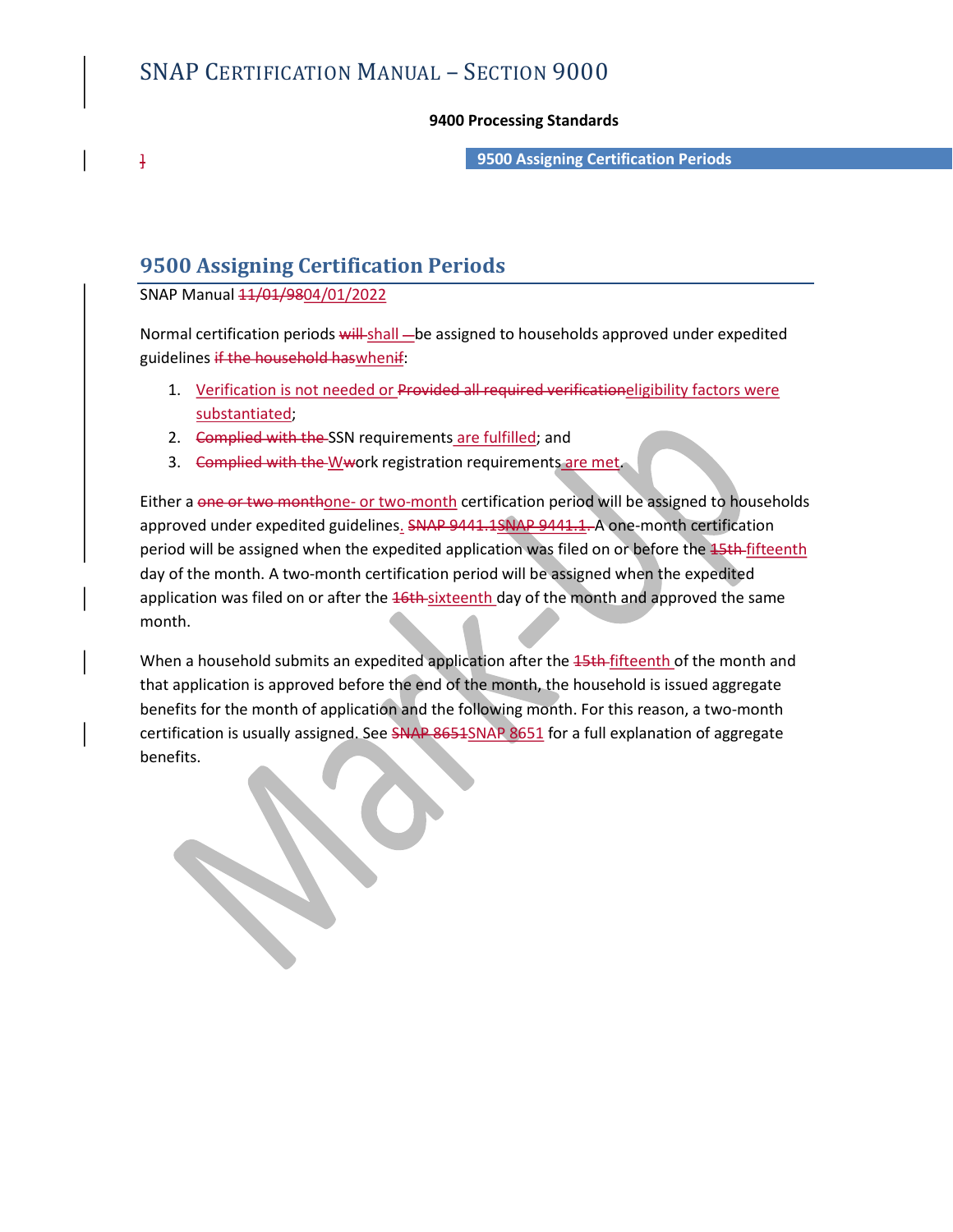# SNAP CERTIFICATION MANUAL – SECTION 9000<br>9500 Assigning Certification Periods<br>9510 Notices/Forms

## 9500 Assigning Certification Periods

] 9510 Notices/Forms

# SNAP CERTIFICATION MANUAL — SECTION 9000<br>9500 Assigning Certification Periods<br>9510 Notices/Forms<br>9501 Recertification of Households Certified with Verification<br>9610 Recertification of Households Certified with Verification

# Postponed

SNAP Manual  $11/01/9804/01/2022$ 

At the next certification, any household certified under the expedited provisions with verification postponed must either complete the verification requirements that were postponed SNAP CERTIFICATION MANUAL – SECTION 9000<br>
9500 Assigning Certification Periods<br>
9510 Notices/Forms<br>
9510 Notices/Forms<br>
9510 Necertification of Households Certified with Verification<br>
Postponed<br>
961 Recertification, any ho expedited with verification postponed that received postponed verification will have their information received and processed up to 30 days from the last date of the last certification periodmust satisfy all verification requirements in order to be certified under normal processing standards. Once all the requested information has been received, the last application will be reregistered andas of the processed under normal processing standards on the date that all requested information <del>has been</del>is received and completed under normal processing standards.<br>See SNAP 9441.1SNAP 9441.1 for a full explanation. Therefore, at the next recertification, any e certified under normal processing standards. Expedited hilouseholds <u>certified as</u><br>edited with verification postponed that received postponed verification will have their<br>mation received and processed up to 30 days from edited with verification postponed that received postponed verification will have their<br>transion received and processed up to 30 days from the last date of the last certification<br>dards. Satisfy all verification requirement

household that wishes to continue receiving SNAP benefits must submit a new application and must be interviewed.

At application approval, the county office *eligibility* worker must take the following actions to schedule a recertification interview for expedited households assigned a one or two month certification period because verification requirements were postponed will provide expedited households with postponed verification the following information:

- 
- 
- $3.$  (DCO-268);
- 4. Provide the household with a Notice of Expiration (DCO-268) completed according to the instructions in SNAP 10210;
- 5. Provide the household with a manual Notice of Action (DCO-1) explaining the terms of the application approval and any items of verification the household must provide prior to recertification.
- 6. A DCO-1 disclosing postponed information and,
- 7. A DCO-191; disclosing postponed information with a due date.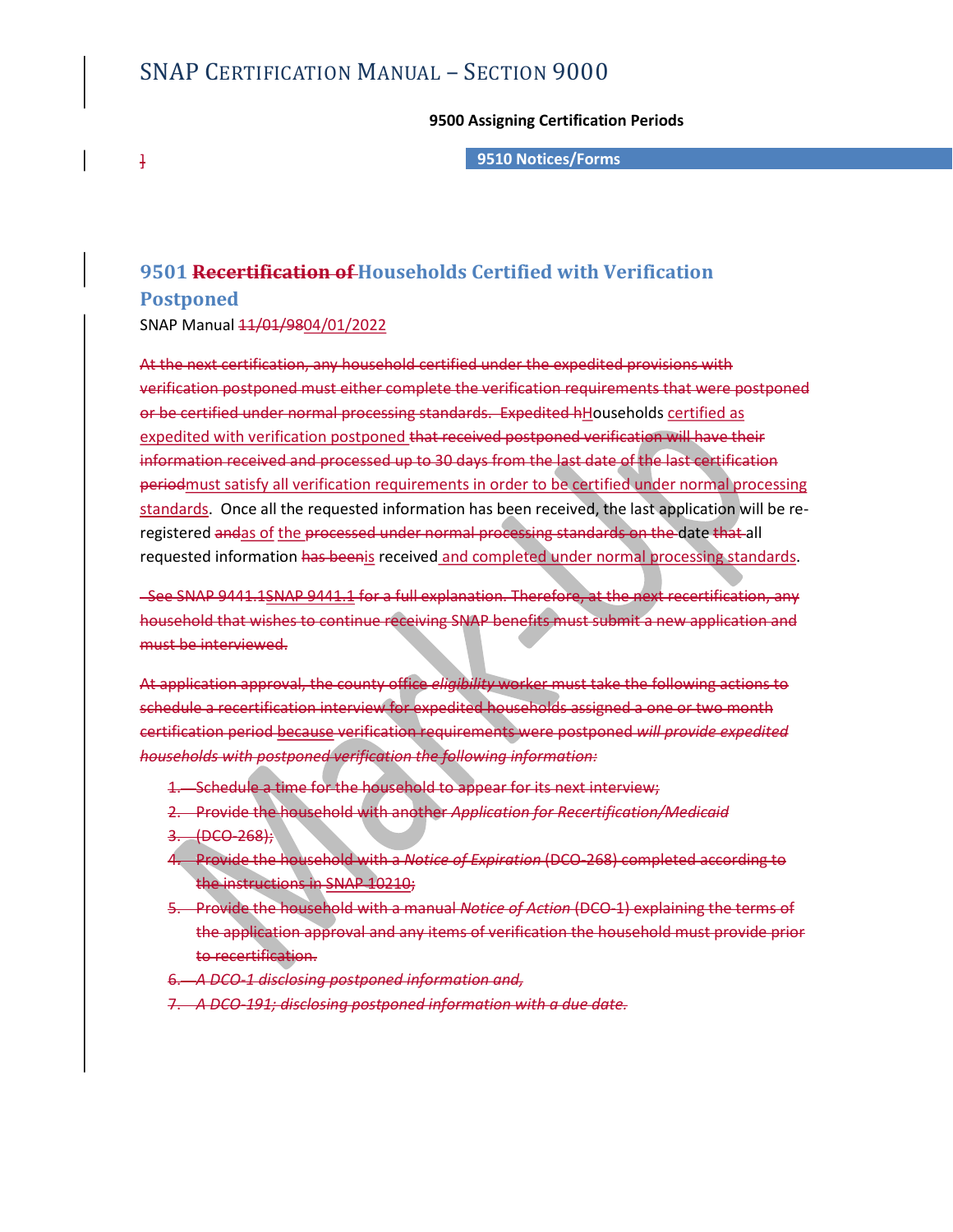# SNAP CERTIFICATION MANUAL – SECTION 9000<br>9500 Assigning Certification Periods<br>9510 Notices/Forms

## 9500 Assigning Certification Periods

] 9510 Notices/Forms

# 9510 Notices/Forms

SNAP Manual  $12/01/0304/01/2022$ 

 $\mathcal{L}$ 

Certain forms and notices are provided to all eligible households (including expedited households) when an application is approved.

These forms and notices are listed below. The policy reference indicates where detailed information regarding the form or notices may be found.

Notice of Action (DCO-1) SNAP 8810SNAP 8810 - The DCO-1notice will be issued automatically unless additional information must be provided - e.g., the household is certified pending verification. The notice must explain that the household must satisfy all verification requirements that were postponed. The notice must also include the last date within the following twelve (12) months that the postponed verification can be provided.

Notice of Expiration- The notice will notify the household of the expiration of the certification period.

Change Report Form (DCO-234) SNAP 11350SNAP 11350 - The DCO-234 report form will be issued to all occasional reporting households. Its use must be explained. Both a Change Report Form (DCO-234) and a CHANGE REPORT ADDENDUM: The Limited Reporting Requirements will be issued to all limited reporting households.

SNAP Semi-Annual Reporting (PUB-360) - SNAP 11520SNAP 11520, a pamphlet explaining semiannual reporting, will be provided to any household subject to semi-annual reporting.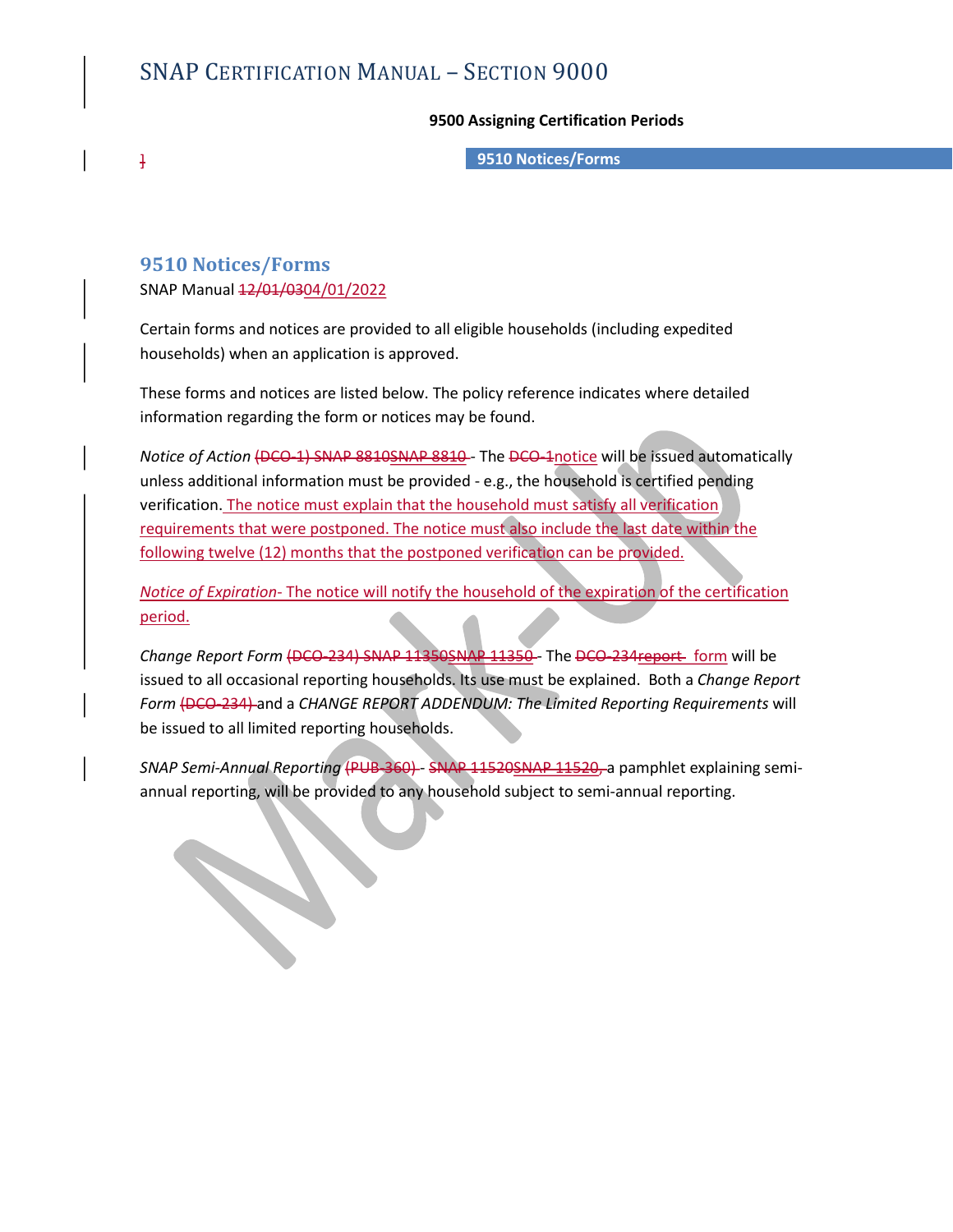## 9600 Destitute Households

] Destitute Households

# 9600 Destitute Households

SNAP Manual  $\frac{10}{01}$ /9704/01/2022

SNAP CERTIFICATION MANUAL – SECTION 9000<br>
9600 Destitute Households<br>
9600 Destitute Households<br>
SNAP Manual <del>10/01/9704/01/2022</del><br>
Destitute households are <u>migrant or seasonal farmworker</u> households that have little or no<br> income at the time of application.

A migrant is an individual who travels away from home on a regular basis with a group of laborers to seek employment in an agriculturally related activity.

A seasonal farmworker is an individual who travels away from home on a regular basis to seek employment in an agriculturally related activity.

Even though a destitute household may receive income at some other time during the month of application, household members may be in immediate need of food assistance.

There are three income-related criteria under which migrant or seasonal farmworker households may be considered destitute.

1. The household's only income for the month of application is from a new source and no more than twenty-five dollars (\$25) from the new source will be received by the tenth calendar day after the date of application. Income normally received on a monthly or more frequent basis is considered to be from a new source if less than twenty-five dollars (\$25) was received from that source in the thirty (30) days prior to the date of application.

Income normally received on a monthly or more frequent basis is considered to be from a new source if less than \$25 was received from that source in the 30 days prior to the date of application. Example -: A migrant farmworker applies for SNAP benefits on July 15th. He reports that he last worked picking tomatoes on June 16th and received fifteen dollars (\$15).00 in wages for that day's work. He expects to go back to work for the same grower picking okra on July 25th. This income is considered to be from a new source. Income normally received less often than monthly is considered to be from a new source if less than twenty-five dollars (\$25) was received at the last normal pay interval.Example - A migrant farmworker applies for SNAP benefits on July 15th. He reports that he last worked picking tomatoes on June 16th and received \$15.00 in wages for that day's work. He expects to go back to work for the same grower picking okra on July 25th. This income is considered to be from a new source.Income normally received less often than monthly is considered to be from a new source if less than \$25.00 was received at the last normal pay interval.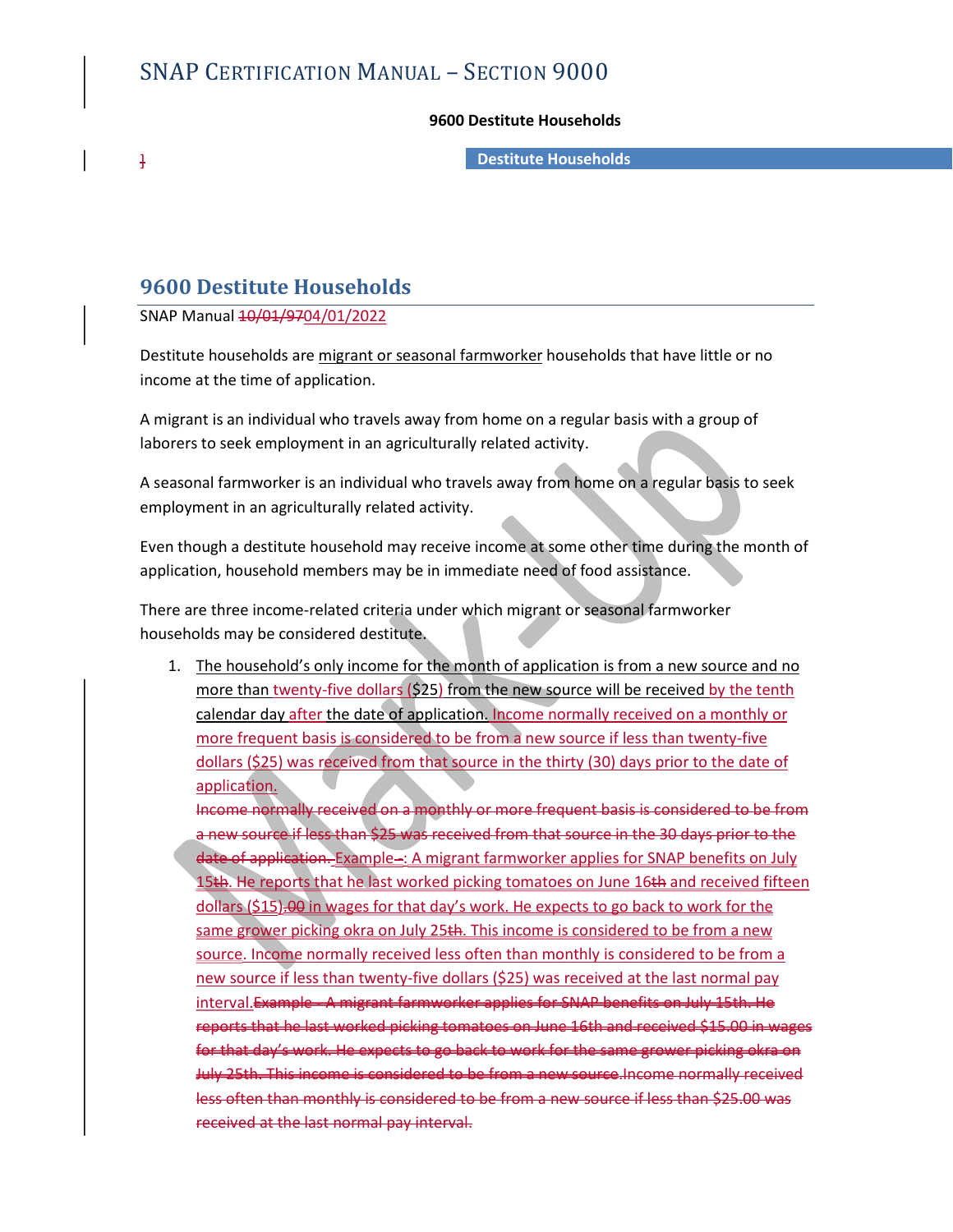# SNAP CERTIFICATION MANUAL – SECTION 9000<br>9600 Destitute Households<br>9600 Destitute Households<br>Pestitute Households

# 9600 Destitute Households

] Destitute Households

2. The household's only income for the month of application was received prior to the date of application from a terminated source. Income received on a monthly or more frequent basis is considered to be from a terminated source when no more income will **be received from MANUAL** – SECTION 9000<br>**9600 Destitute Households**<br>**Destitute Households**<br>**The household's only income for the month of application was received prior to the<br>date of application from a terminated source.** 

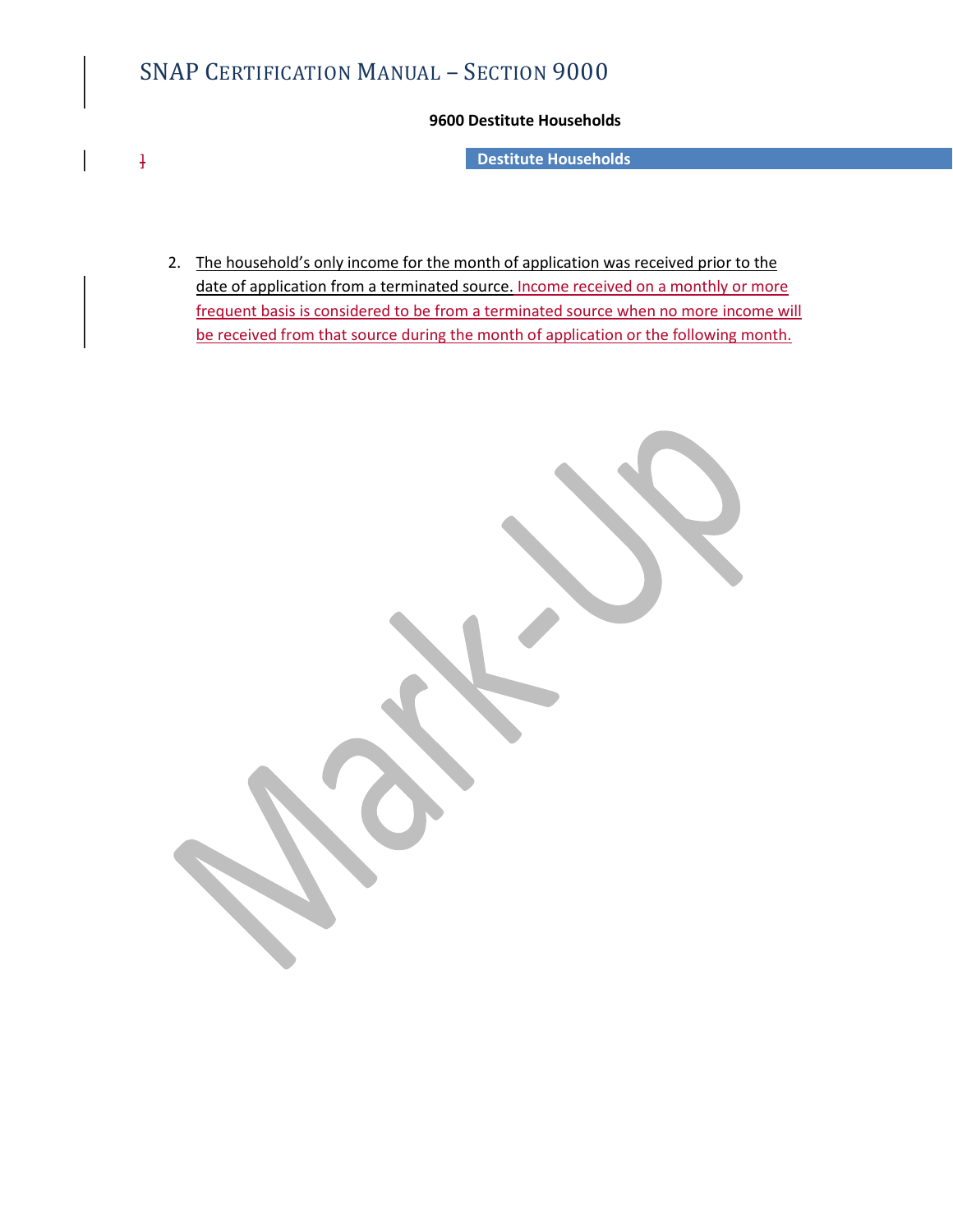# SNAP CERTIFICATION MANUAL – SECTION 9000<br>9600 Destitute Households<br>9620 Determining Income for Dest

# 9600 Destitute Households

] 9620 Determining Income for Destitute Households

3. The household received income from a terminated source prior to the date of application and expects income of twenty-five dollars (\$25) or less from a new source within ten (10) calendar days of the date of application.

Apply this criterion only if the household is to receive no other income in the month of application.

# 9610 Sources of Income for Destitute Households

SNAP Manual  $\frac{10}{01}/9704}{01}/2022$ 

A migrant or seasonal farmworker's source of income is considered to be Tthe "grower," for whom the migrant or seasonal farmworker is working at a particular time, is considered to be the farmworker's source of income. A farmworker who travels with the same crew chief but moves to a different grower is considered to have both terminated and new income sources.

A farmworker who changes jobs but continues to work for the same grower is considered to have income from the same source.

A self-employed household member who secures contracts or other work from different customers is considered to be receiving income from the same source as long as he is selfemployed. For example, a "crew chief" may contract with a grower to pick a crop for a set amount. The farmworkers are paid from this amount. The crew chief is self-employed. Moving from one grower to another will not result in terminated income for the crew chief.

# 9620 Determining Income for Destitute Households SNAP Manual 10/01/97

Destitute households are entitled to special income calculation procedures.

- 1. Include the income from the terminated source if received between the first of the month and the date of application.
- 2. Disregard income from a new source anticipated to be received after the date of application.
- 3. Exclude a travel advance received by a migrant or seasonal farmworker as a reimbursement unless paid under written contract as an advance on wages to be subtracted from earnings. In that case, count the advance as income.

The receipt of a wage advance for travel costs does not affect the determination of whether subsequent payments from the employer are a new source of income. Neither will these advances affect whether a household is considered destitute.